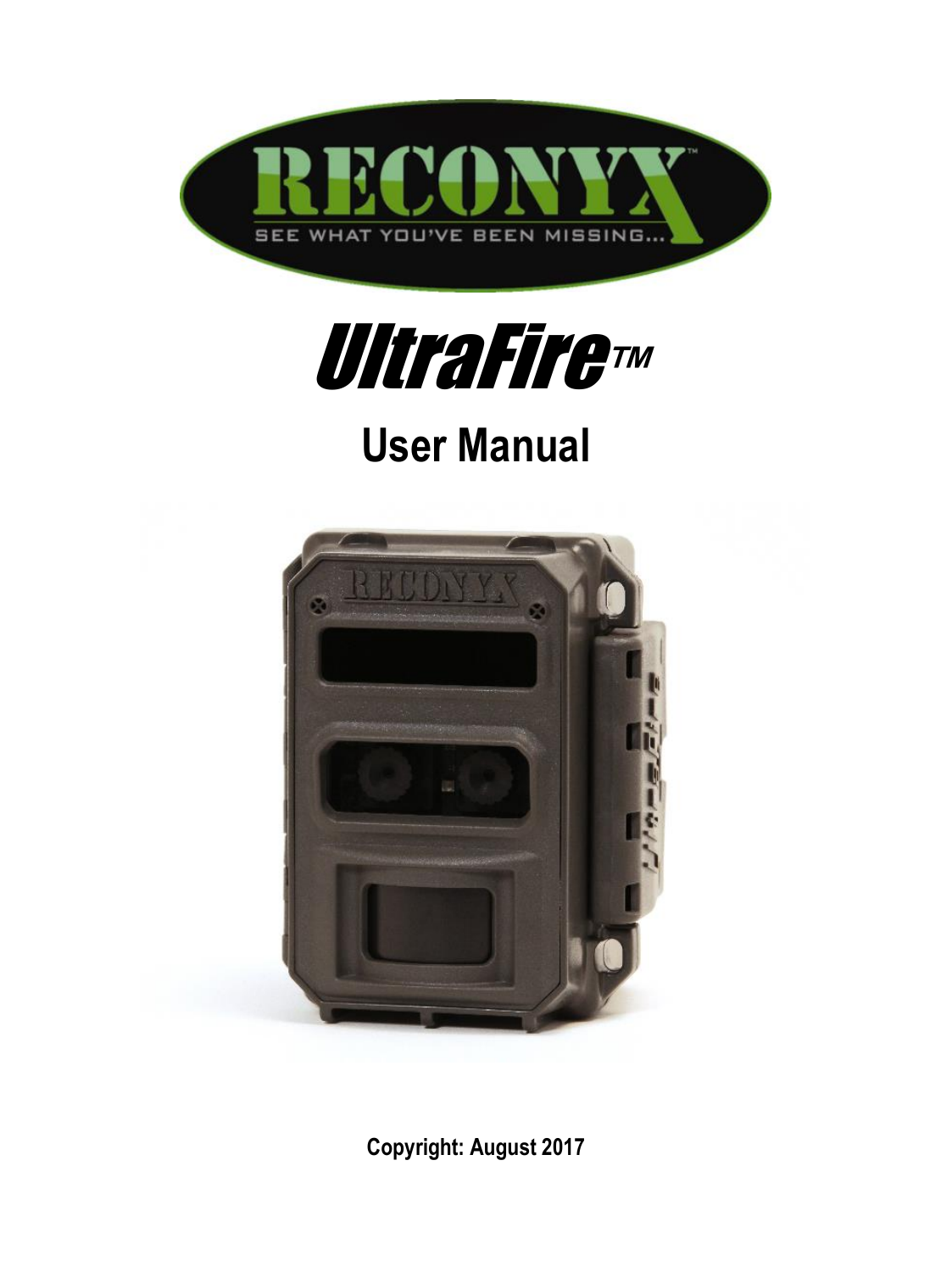## <span id="page-1-0"></span>**Table of Contents**

| L.   |                                                           |
|------|-----------------------------------------------------------|
| II.  |                                                           |
| III. |                                                           |
| IV.  |                                                           |
| V.   |                                                           |
| VI.  |                                                           |
|      |                                                           |
|      |                                                           |
|      |                                                           |
|      |                                                           |
|      | XI. Your Information and Camera Warranty Registration  22 |
| XII. |                                                           |



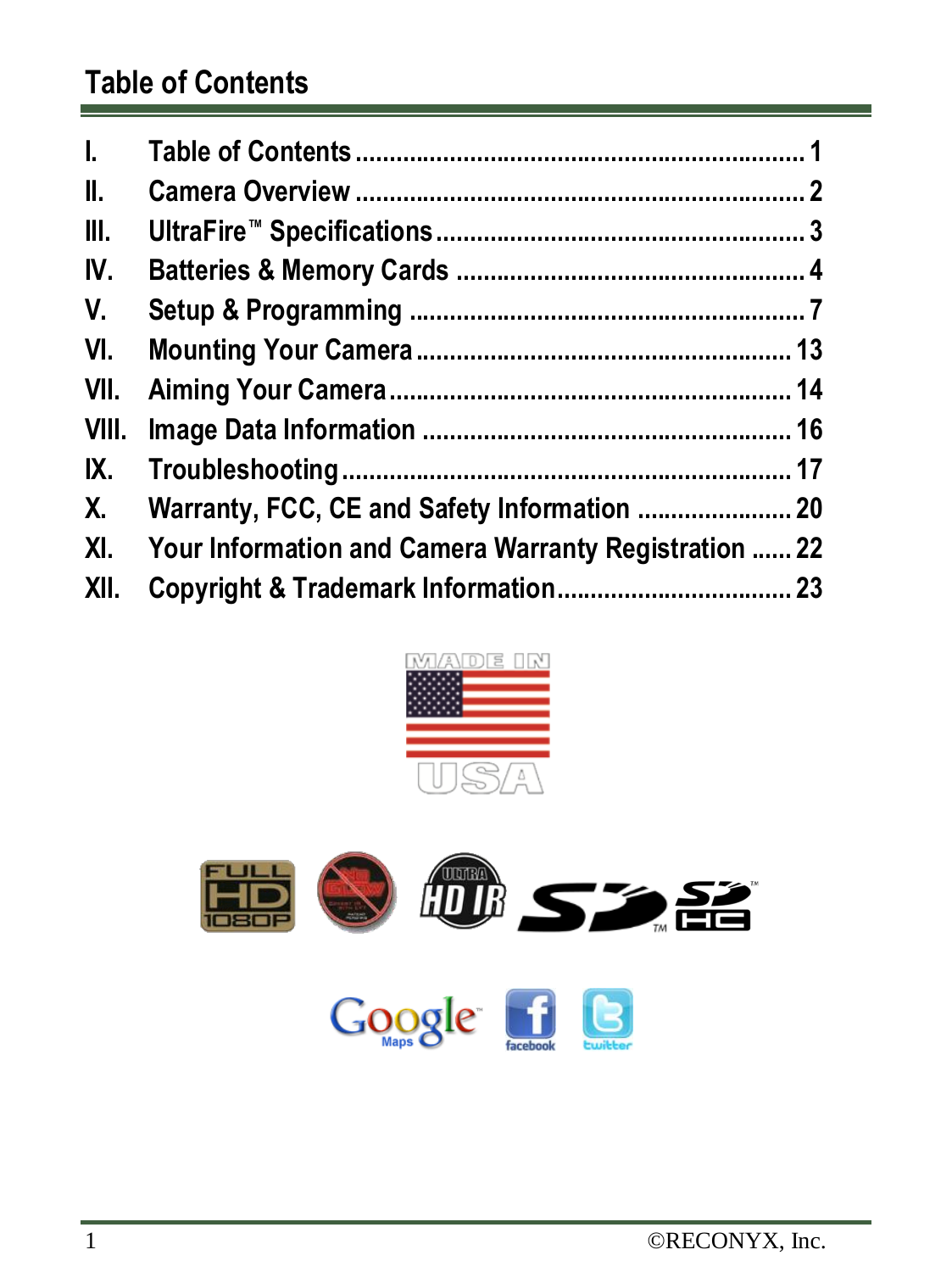## <span id="page-2-0"></span>**Camera Overview**

Congratulations on purchasing a RECONYX® camera. RECONYX® has been the leader in digital wildlife cameras since 2002. Your UltraFire™ camera is a state-of-the-art digital camera, Passive Infrared (PIR) motion detector and a night time illuminator, all contained in a secure, rugged and weather-resistant case.

Whether you are using the camera for scouting deer or studying wildlife, you will find that using the UltraFire™ camera in conjunction with BuckView™ Advanced software will be one of your most valuable tools in gathering and analyzing data.

#### **Thank you for putting your trust in us!**

#### **Contents of this package:**

- UltraFire™ Camera.
- BuckView™ Advanced software (CD-ROM).
- Adjustable bungee cord for mounting camera.
- This instruction manual.

#### **Other things you will need:**

- Secure Digital® (SD) Memory Card (Class 10 or faster is recommended).
- 12 AA Batteries. *NOTE: UltraFire™ cameras will only operate on either NiMH rechargeable batteries or Energizer® 1.5V AA Ultimate Lithium*™ *batteries.*

#### **Optional:**

- Windows® PC to install BuckView™ software.
- A computer, television or other device to view your pictures or videos.
- *NOTE***: If you have any questions or concerns relating to the operation or functionality of your camera, please contact our Technical Service Department by email at [support@reconyx.com](mailto:support@reconyx.com) or by calling toll free [866-493-6064.](callto:+1866-793-6064)**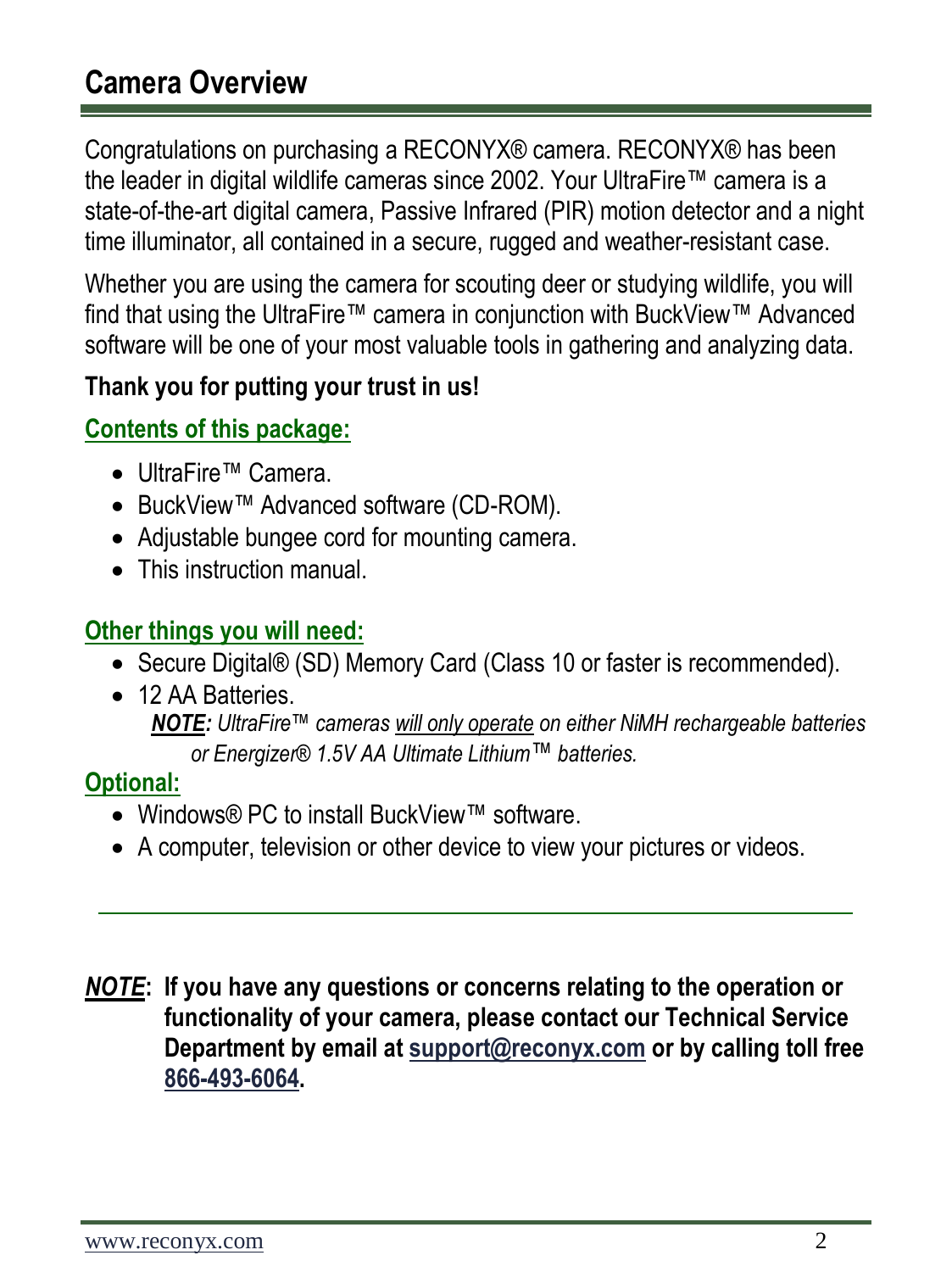## <span id="page-3-0"></span>**UltraFire™ Specifications**

|                                   | WR <sub>6</sub>                                                                        | XR <sub>6</sub>                          |  |  |
|-----------------------------------|----------------------------------------------------------------------------------------|------------------------------------------|--|--|
| <b>Night Time Illumination</b>    | White Flash Color LED up<br>to 60 feet                                                 | NoGlow™ Covert Infrared<br>up to 80 feet |  |  |
| <b>Image Resolution</b>           | 1080P HD Video with Stereo Audio<br>Still Image Resolution Options: 3.4, 5.0 or 8.0 MP |                                          |  |  |
| <b>Trigger Speed</b>              | $~1$ second                                                                            |                                          |  |  |
| <b>Battery Requirements</b>       | 12 AA size Lithium or NiMH Rechargeable Batteries                                      |                                          |  |  |
| <b>SD Card Capacity</b>           | Up to 256GB                                                                            |                                          |  |  |
| Time-Lapse<br><b>Surveillance</b> | Included                                                                               |                                          |  |  |
| Warranty                          | 2 years                                                                                |                                          |  |  |



RECONYX® Outdoor Series UltraFire™ Cameras include BuckView™ Advanced mapping and image management software with Google Maps® technology. This allows you to geographically organize and access your images and videos and helps you to pattern and understand animal movements and behaviors. In addition to camera locations, you can add food plots, tree stands and more. Our exclusive Quick Tag™ feature will allow you to tag photos of specific bucks and add them to your Hit List. BuckView™ Advanced also enables you to easily upload and share your RECONYX® photos to Facebook® and Twitter®.

Refer to the *BuckView User Guide*, accessible within the software, for more information. BuckView™ requires a personal computer running Windows XP®, Windows Vista®, Windows 7®, Windows 8® or Windows 10®.

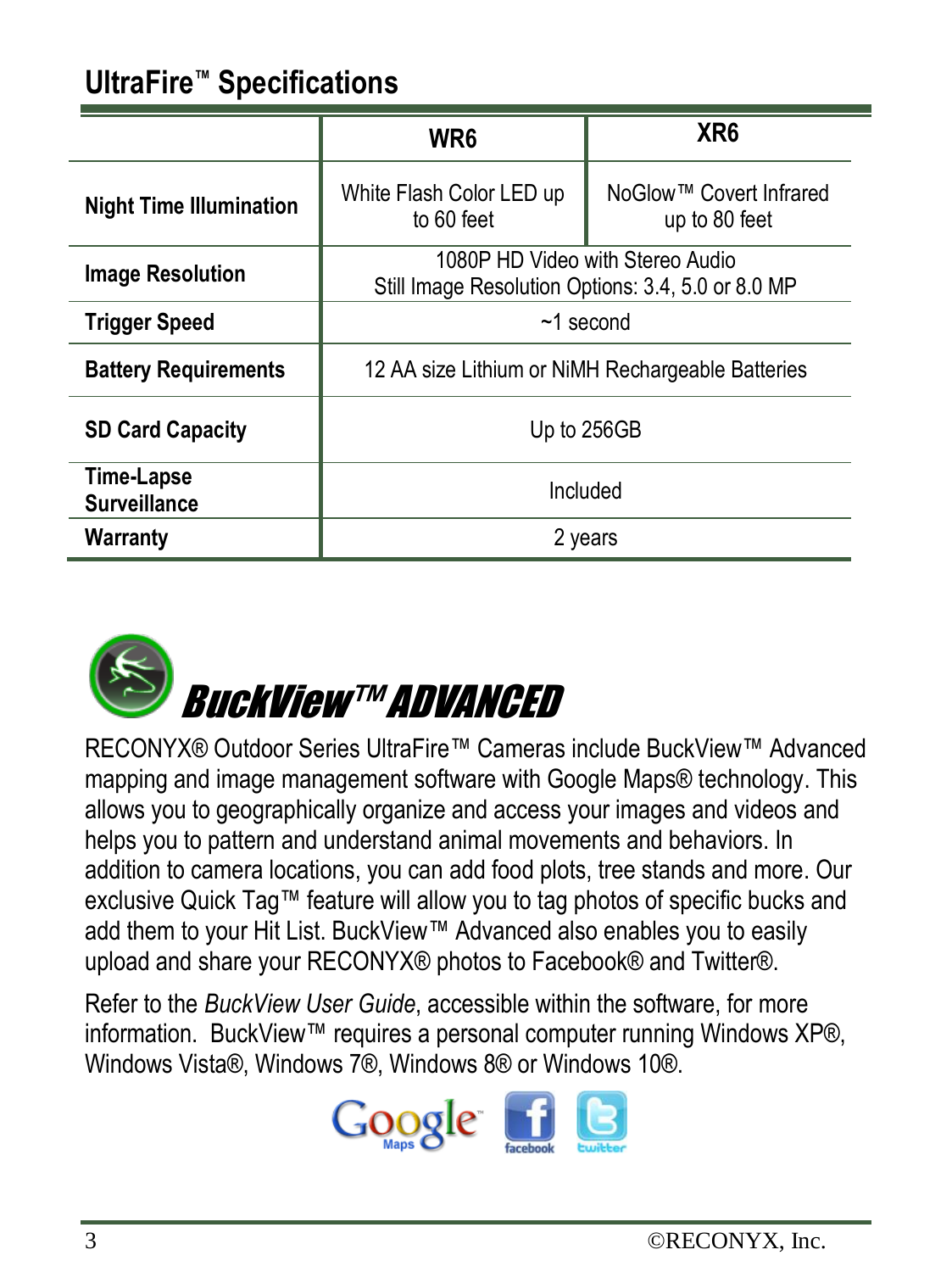## <span id="page-4-0"></span>**Batteries & Memory Cards**

Your RECONYX® UltraFire™ camera runs on twelve AA-cell batteries. We highly recommend using either Energizer® Ultimate Lithium™ batteries or highquality NiMH Rechargeable batteries in your camera. **Alkaline batteries do not provide as much power as Lithium or NiMH batteries, they are adversely affected by both hot and cold weather and are not recommended.**

NiMH will operate at temperatures down to -20°F. Lithium batteries will operate to  $-40^{\circ}$ F.

*NOTE:* Be sure to load batteries in the proper orientation (alternating positive/negative, six in each battery bay). A visual guide to battery placement is molded into the bottom of each battery bay. **Make sure that the Battery Removal Ribbon is under the batteries!**



*Warning***!** Do not mix battery types! Damage to the camera can result and your warranty will be voided if you mix battery types.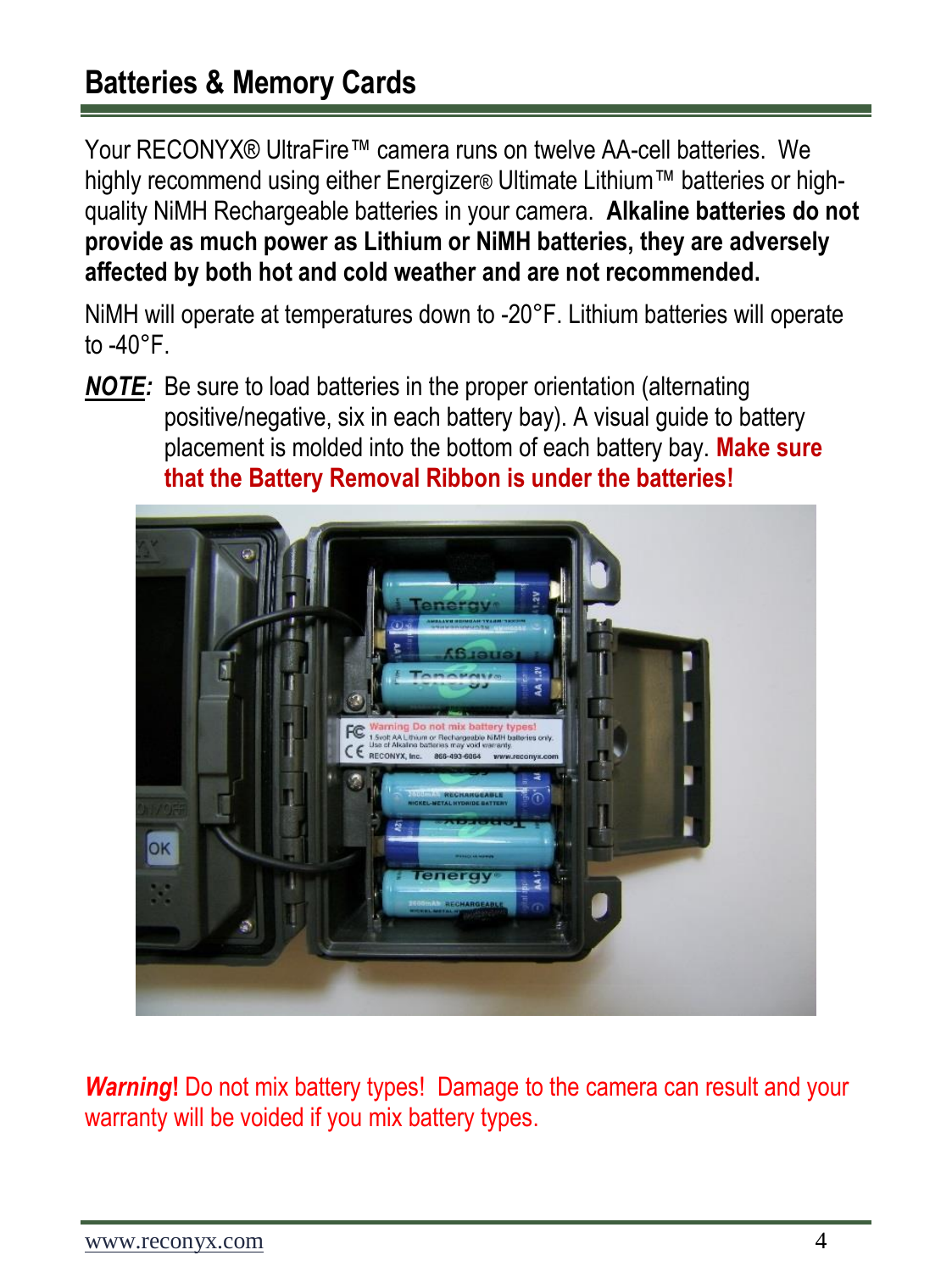## **Secure Digital® (SD) Card Specifications**

A Secure Digital (SD) card is used to store the pictures your camera captures. These images may be transferred to your computer using standard image viewing software or RECONYX® BuckView™ mapping and image management software.

#### **Inserting and Removing memory cards**

Make sure the orientation is correct and that the card is aligned properly. Push gently on the memory card as shown below until it clicks into place.

**Warning:** Inserting the memory card upside down or backwards could damage the camera or the memory card. **Damage resulting from inserting the card incorrectly is not covered under warranty.**

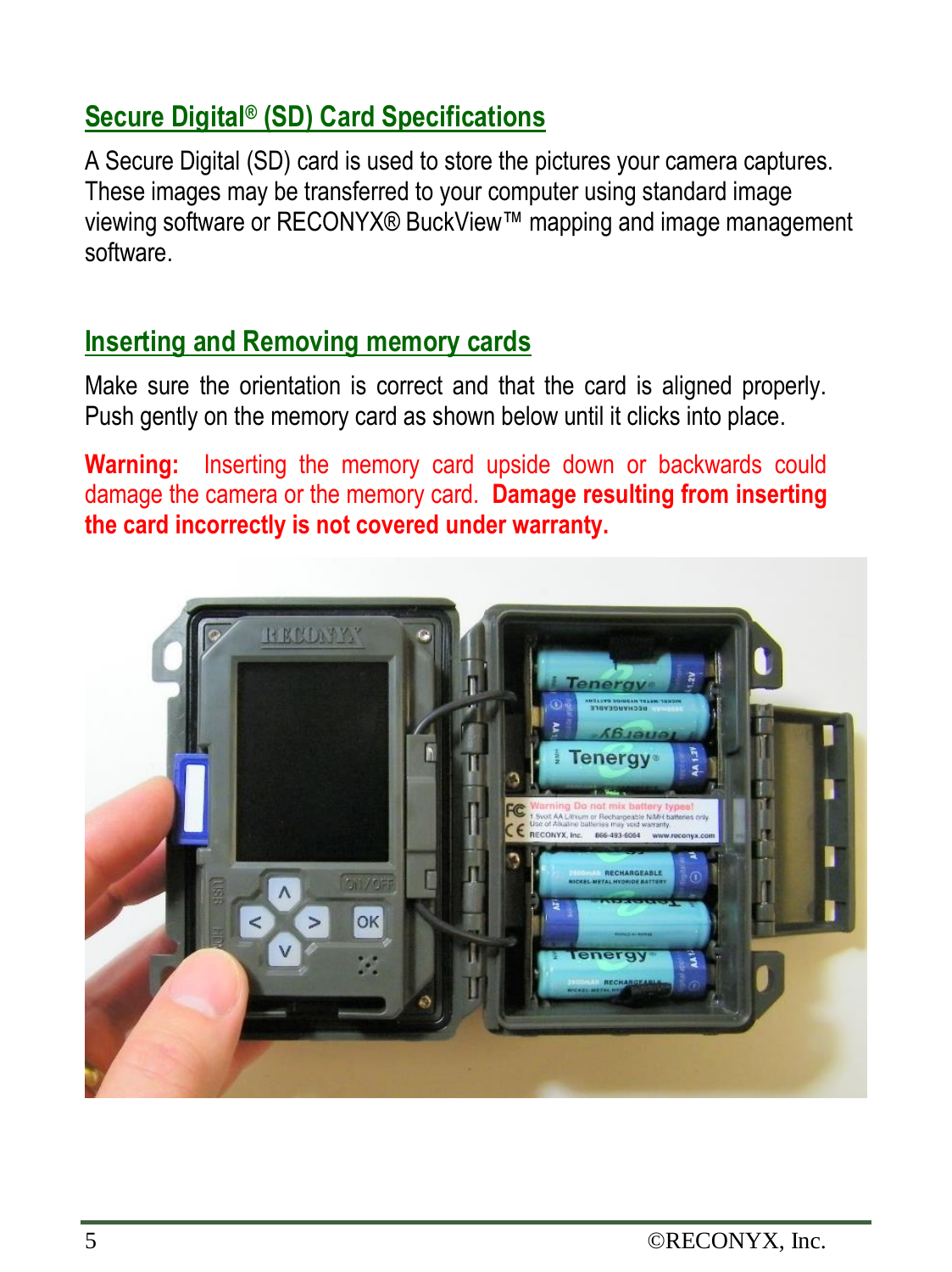#### **To remove memory cards:**

- 1. Press <OK> to disarm the camera (the number of pictures and videos taken since last armed will be displayed).
- 2. Turn the camera off.
- 3. Press and release the card to partially eject the memory card.
- 4. The card can then be removed by grasping it with your fingers.

*NOTE***:** Always disarm the camera (by pressing OK) and turn the power off before removing or inserting the memory card.

### **Memory Card - File System Requirements**

Secure Digital cards have various speeds and capacities. Larger capacity cards are capable of storing more images. Your UltraFire™ camera can accept cards up to 256GB, but most users will find 32GB cards to be more than adequate for normal use.

Cards with higher speed ratings (Class 10 or Higher) are recommended for reading and writing images faster. This is advantageous when taking High Definition Videos.

### **Troubleshooting your memory card**

If you have a memory card that does not seem to work, or you used the card in another device, you may have to re-format your memory card. This can be done with the included BuckView™ software under the "Tools" menu item or with any Windows® Operating System.

#### **Windows® – Steps to format memory card**

**Step 1**: Insert your memory card into your computer's card reader.

**Step 2**: Click *"Start -> My Computer".* You should see your memory card under the list of available drives. Be sure to check its contents first to make sure that you have the right drive.

**Step 3**: Right-click on the drive and choose *'Format'*.

**Step 4**: Once the process is completed, take the memory card out and insert it into your Camera.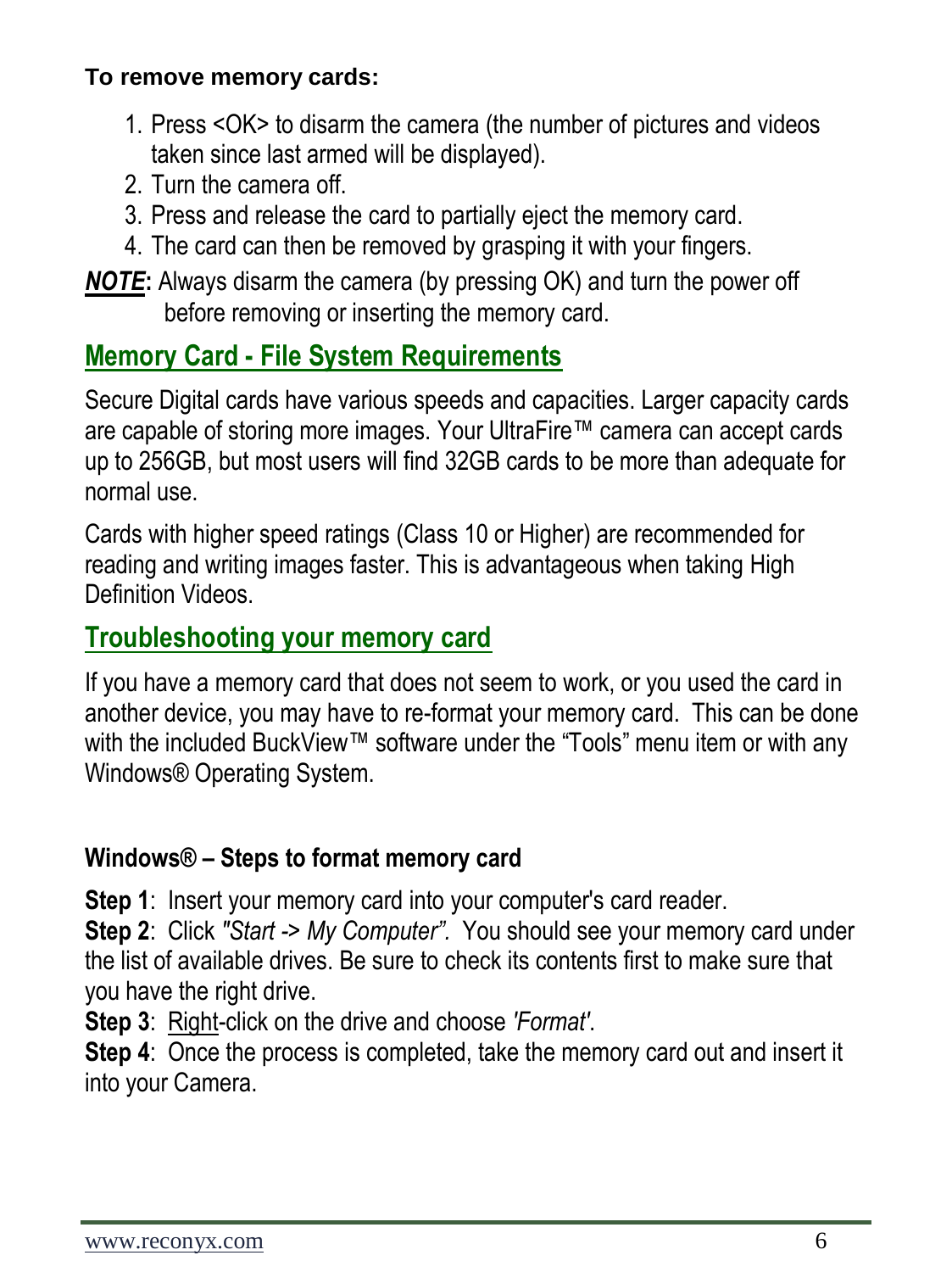## <span id="page-7-0"></span>**Setup & Programming**

Insert the SD card and batteries, then turn the camera on by momentarily pressing the "OK" button until the buttons light up.

*NOTE:*If this is the first time you've used your camera, it will automatically display the **Date/Time** setup change option, beginning with **Enter Year**.

Press the **LEFT** or **RIGHT** directional buttons to adjust each field and the **UP** or **DOWN** directional buttons to scroll through the fields for each step (Year, Month, Day, Hour, Minute and AM/PM); pressing the **OK** button once the SAVE field is highlighted in order to save all of your changes.



*TIP: After the initial Date/Time setup options are completed, your camera is ready to take pictures and/or videos. All you need to do is make sure your camera has a card and batteries installed, mount it to a tree, turn it on, close it up, and walk away. The camera will automatically arm and start taking pictures with default settings after 2 minutes. Default settings are as follows: 1 picture and a 10 second video clip each time it detects motion.*

## **Default Settings**

Your RECONYX® UltraFire™ camera comes pre-programmed with factory default settings. The default programming for still images is 1 picture per trigger. Video default length is 10 seconds. The camera by default will not use a Quiet Period. For reference, all default settings will be highlighted in **red** in this manual.

If you wish to change your camera's settings you can do so easily in the field at any time. You can make changes by using the control buttons and the LCD display. Once you make selections, they are retained by the camera, even when the camera is off and the batteries are removed. You do not need to make selections again unless you want to change something.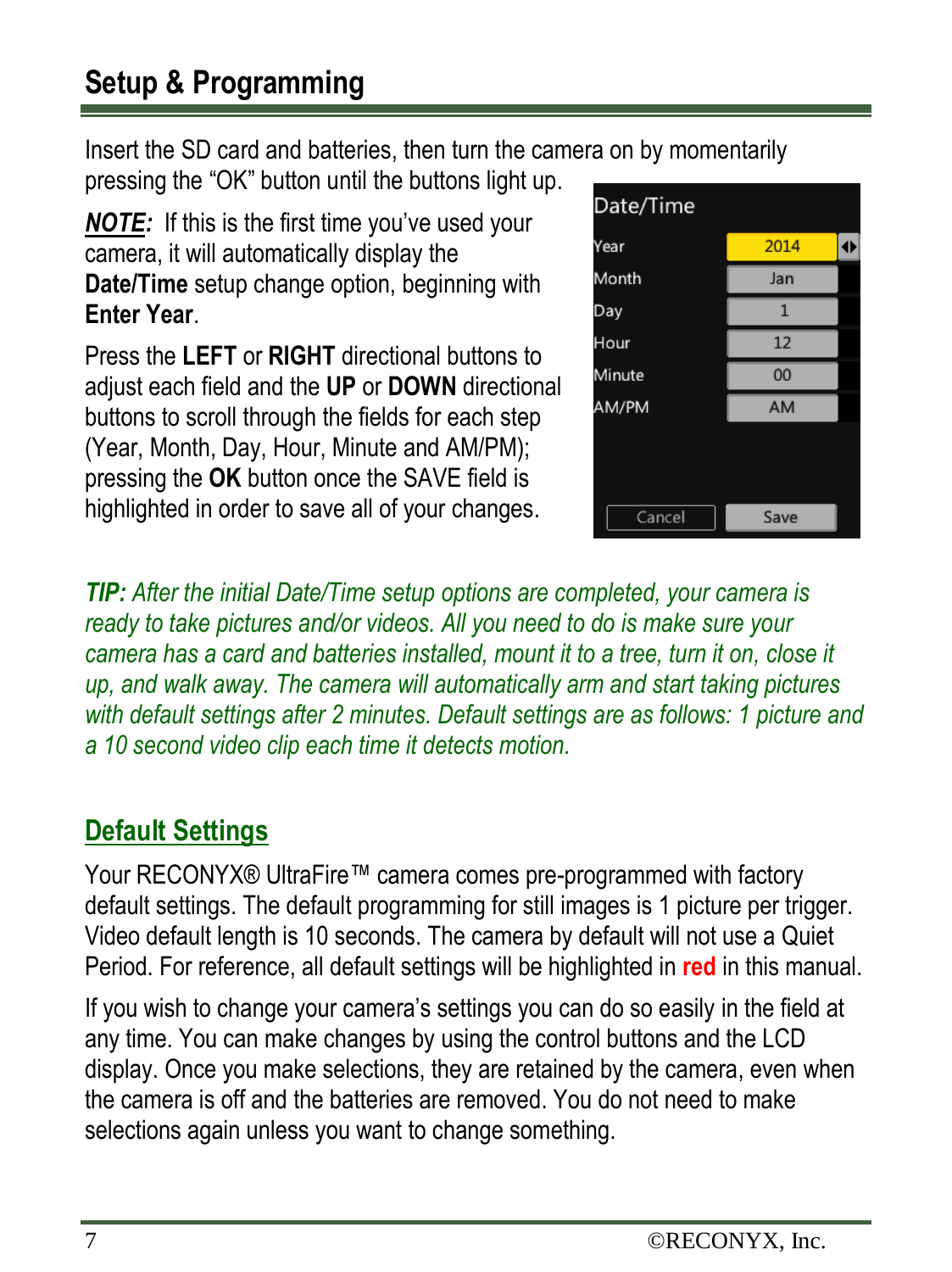### **ULTRAFIRE**™ **Programming Menu**

Your camera includes four Tabs of options (Home, Settings, Security and Advanced). The programming menus are set up so that the most commonly used items are on the **Home** tab.



- *NOTE***:** As with the date and time, you can move through and select any of the menu options by pressing the directional buttons (**UP**, **DOWN**, **LEFT** and **RIGHT**) to navigate and the **OK** button to save the option you want.
- *NOTE***:** The camera will remember the settings even when shut off and the batteries removed, so you do not need to reconfigure the camera unless you want to change its behavior.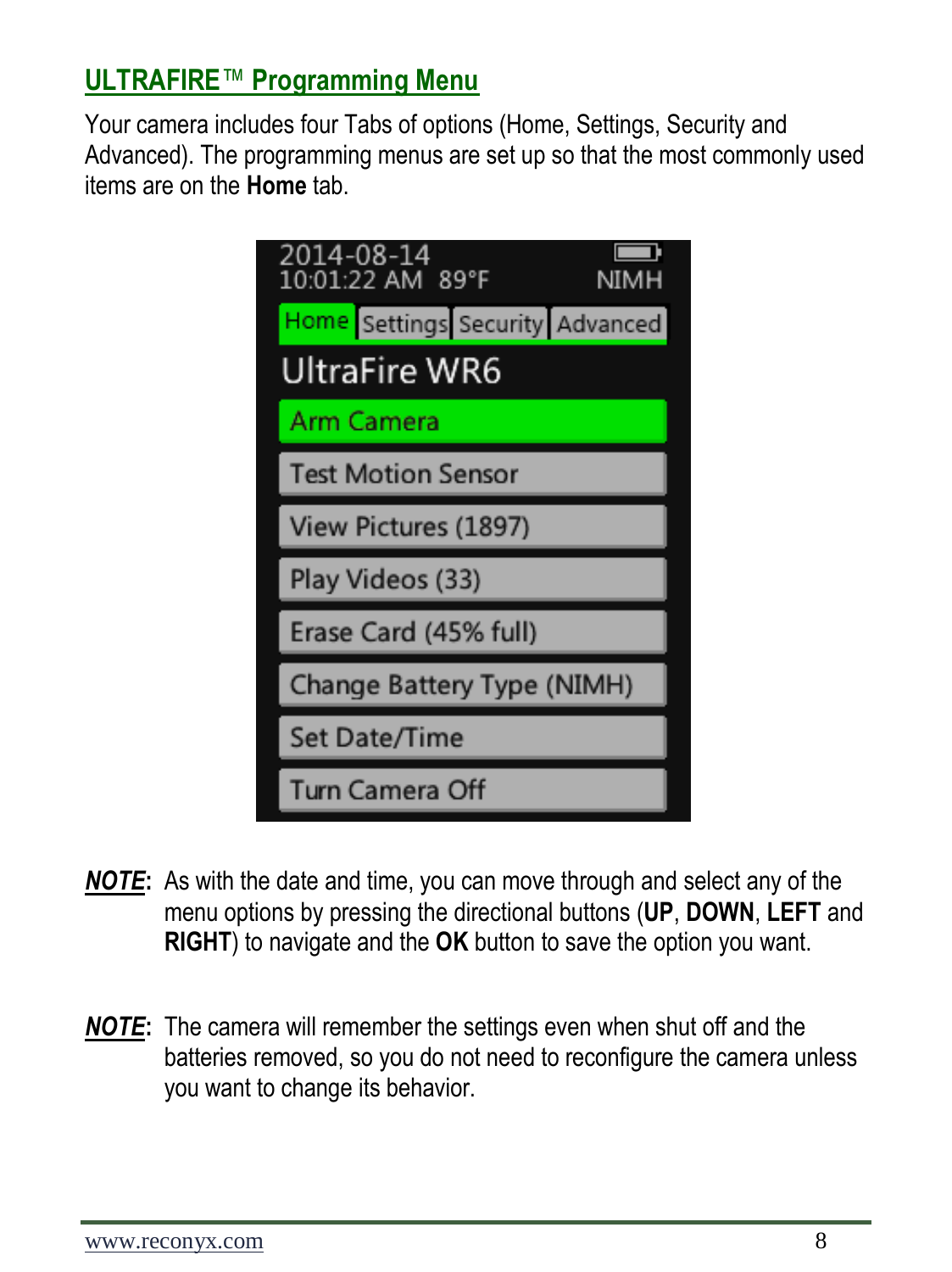#### **Home Tab: Main Menu Items**

**Arm Camera** – When you select this option, you will be taken to the ARM CAMERA page. You then can confirm that you want the camera to take **Still Photos**, **Videos** and utilize a **Quiet Period** after the motion event. You can use the direction buttons to make your choices regarding these options and then push the **OK** button once the **ARM** field is highlighted at the bottom of the screen. The camera will arm in ten seconds unless you cancel it before the countdown is complete by pressing the **OK** button.



**Test Motion Sensor (also called WalkTest)** – When you select this option your camera flashes a red indicator light so that you can test its aim by walking in front of it. The WalkTest mode shows you exactly where the camera's active motion detection zones are located. The tilt of the camera is critical, as slight changes are magnified at greater distances from the camera.

*TIP: If left in Motion Sensor Test mode, the camera will automatically arm itself after 2 minutes with no motion events. This allows you to set the camera up, check its aim using WalkTest, and then just walk away.* 

**View Pictures** – When you select this option, the camera will enter into a slide show function. The **LEFT** and **RIGHT** directional buttons will allow you to scroll through the images on the memory card. The **UP** directional button will engage a pan/zoom feature while the **DOWN** directional button will allow you to delete the image being viewed at that time. Pressing the **OK** button will allow you to exit from the slide show and return you to the Home page.

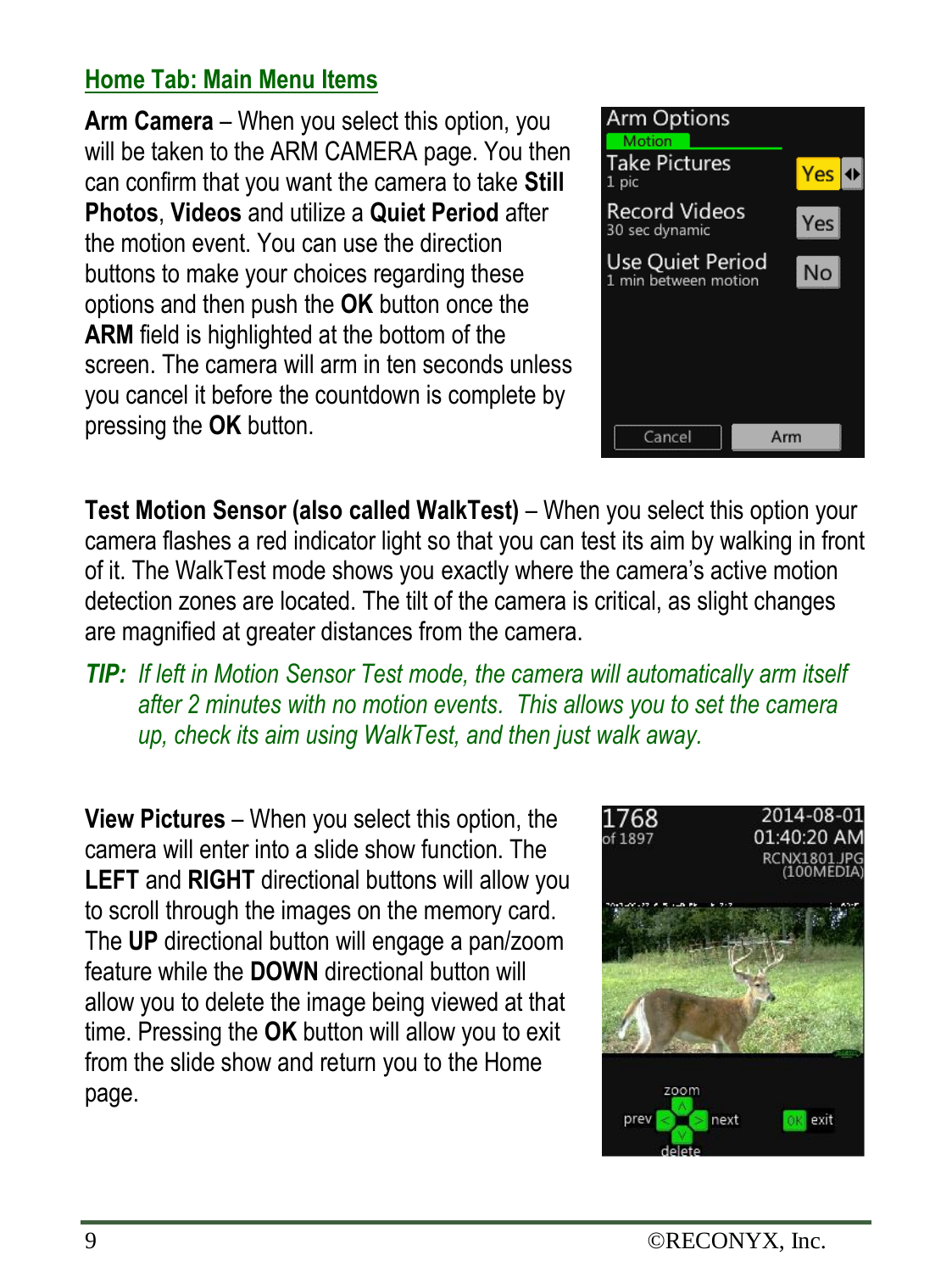**Play Videos** – When you select this option, the camera will enter into a slide show function to view thumbnails of the videos on the memory card. The **LEFT** and **RIGHT** directional buttons will allow you to scroll through the thumbnails. The **UP** directional button will play the video while the **DOWN** directional button will allow you to delete the video being viewed at that time. Pressing the **OK** button will allow you to exit from the video slide show and return you to the Home page.



**Erase Card** – When you select this option, your camera wipes your entire memory card clean, removing all images and other information from the card. You should *not* select **Erase Card** unless you are absolutely certain you want to remove everything from the card.

**Change Battery Type** – Allows you to select what type of batteries you are using (Lithium-**LITH** or Nickel Metal Hydride Rechargeable-NiMH). Choosing the correct battery type is critical to ensuring that the camera provides you with an accurate battery reading. Pushing the **OK** button once the **Save** field is highlighted at the bottom of the screen will save your chosen options.

**Set Date/Time** – Refer to the Initial Set Up and Programming instructions earlier in this guide regarding Date/Time programming options.

**Turn Camera Off** – Pressing the **OK** button when this field is highlighted will immediately turn the camera off. All previously set programming options will be saved. The camera can also be turned off at any time by holding the **OK** button down for approximately 1 second.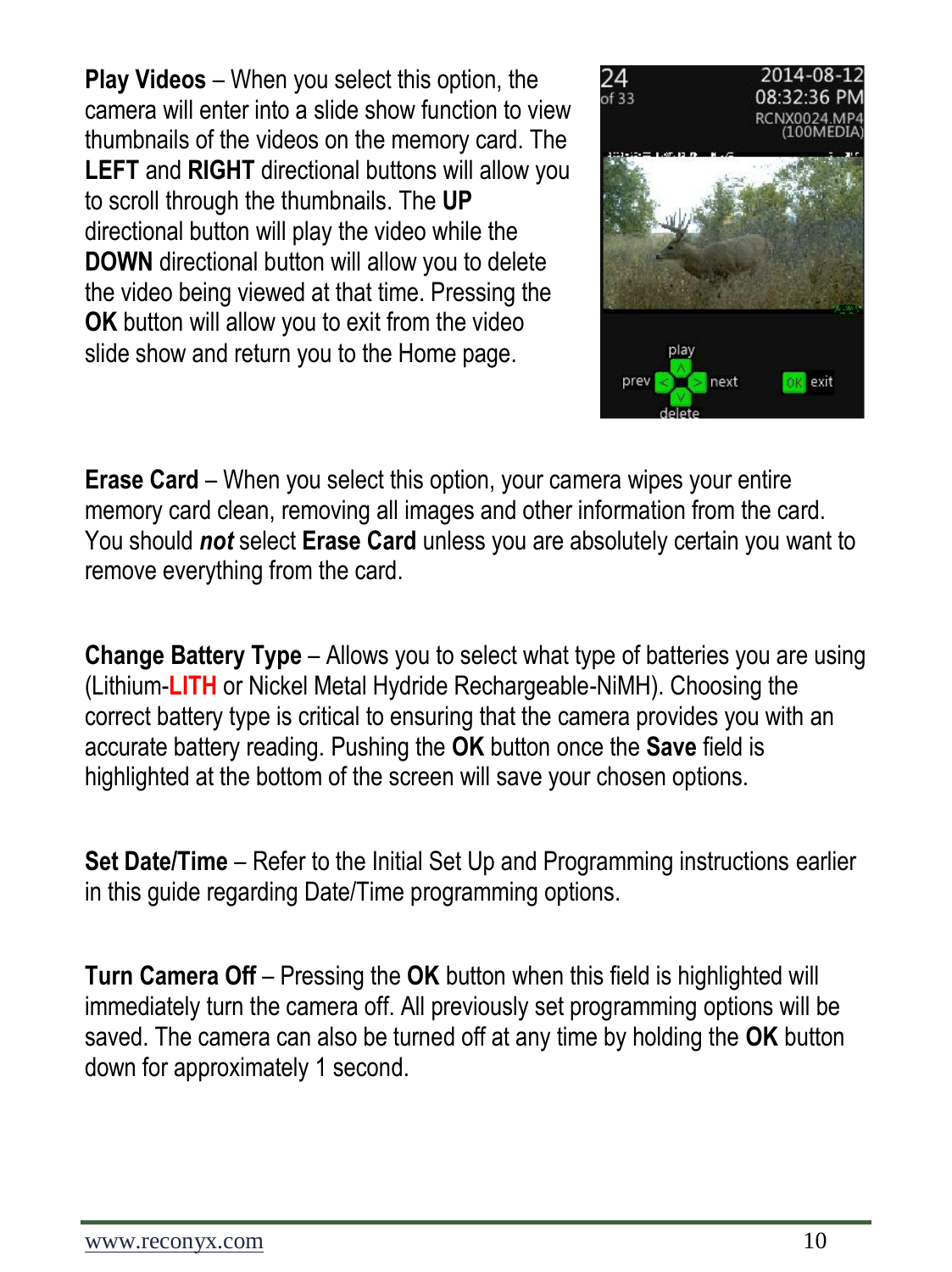#### **Settings Tab: General Settings**

**Change Picture Settings** – Pictures per Trigger (1 to 10) Default for XR6 is **1**, WR6 is **1**. Time Between each photo (**1** to 10 seconds). Image Resolution (**3**, 5 or 8 megapixels). Day/Night setting (Day Only, Night Only, **Both**). Illuminator Output (Normal or **Max**). Use the directional buttons to change programming options and then push the **OK** button to save your chosen options.

**Change Video Settings** – Video Length (**10**, 20 or 30 seconds, plus 1 and 2 minute options (daytime only). Dynamic Video (Yes, **No**) Dynamic option only records video while the camera is sensing motion. Video Resolution (720P-30 frames per second, 720P-60 frames per second or **1080P-30** frames per second). Day/Night setting (Day Only, Night Only, **Both**). Illuminator Output (Normal or **Max**).

Use the directional buttons to change programming options and then push the **OK** button once the **Save** field is highlighted to save your chosen options.

**Change Quiet Period** – This screen allows you to change the delay time between motion events. The options are 5 sec, 15 sec, 30 sec, **1 min**, 2 min, 3 min, 5 min, and 15 min. *NOTE***:** While the default quiet period is 1 minute, the default option on the Arm Screen is to not use a quiet period at all.

**Restore Default Settings** – Choosing Yes on this screen will restore your camera to the original factory settings.

#### **Security Tab: Security Settings**

**Change CodeLoc Settings** – CodeLoc™ allows the user to add a four-digit security code to the camera to prevent unauthorized use in the event of tampering or theft. Pushing the **OK** button once the **Save** field is highlighted at the bottom of the screen will save your chosen code.

*TIP: Remember to write your four-digit CodeLoc™ code on the last page of this manual in case it is forgotten.*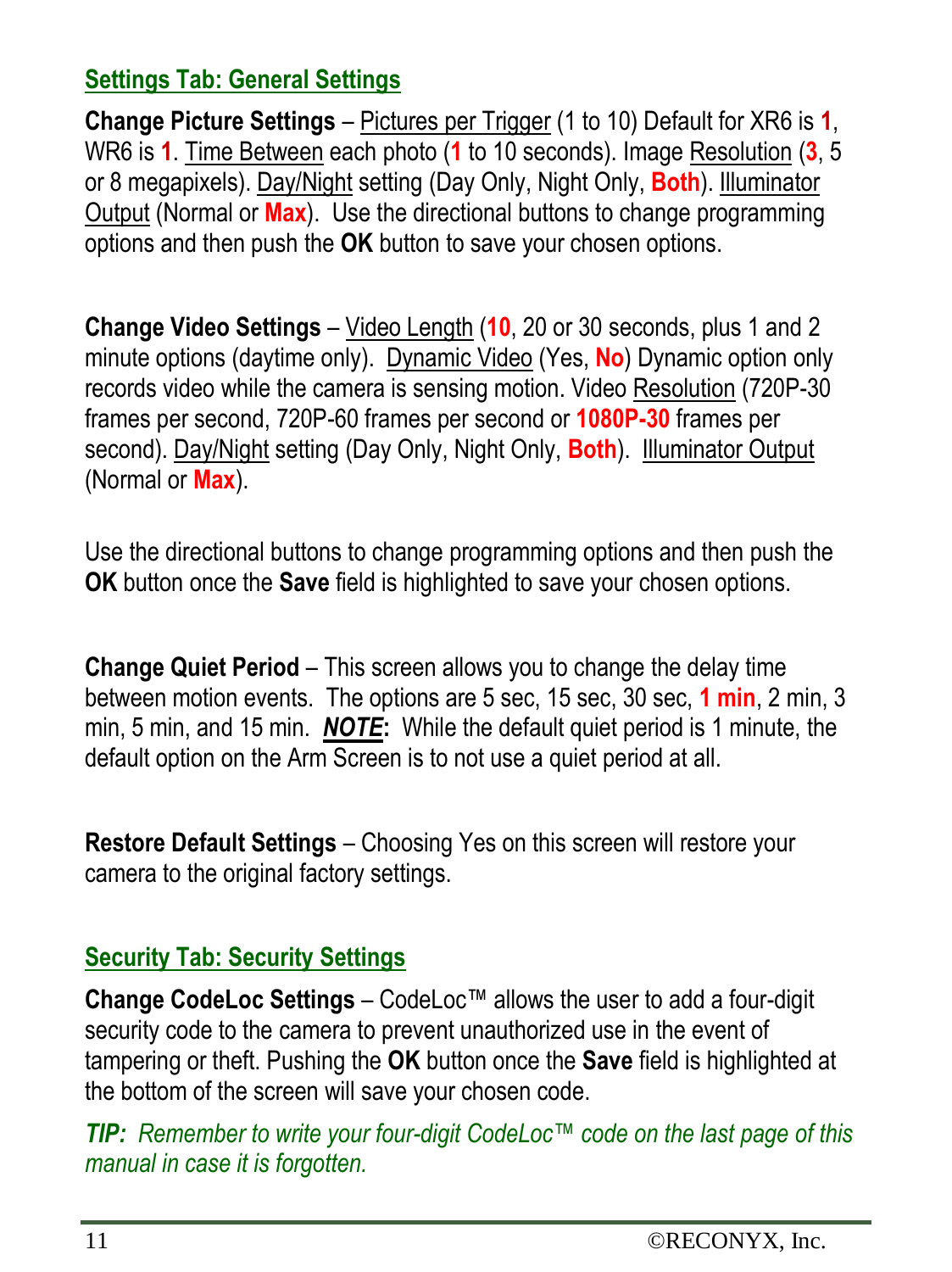#### **Advanced Tab: Advanced Settings**

**Change Motion Trig Setting** – This option allows the user to turn the motion detector **On** and Off and to adjust the sensitivity setting for the motion sensor. It is recommended that you leave the sensitivity on **High** in almost all situations. Push the **OK** button to save your chosen options.

**Change Time Lapse Settings** – This option allows the user to take Time lapse photos/videos based upon a clock function, which is independent of the Motion Sensor. Time Lapse provides you with the benefit of being able to monitor a large area such as a food plot. This screen allows you to turn Time Lapse On or **Off**, change the Time Interval (1, 5, 15, 30 minutes or 1 hour) between photos/videos, and schedule periods during the day when you would like the time lapse function to be active. Push the **OK** button to save your chosen options.

**Change Pic/Vid Label** – This screen will allow you to add a label (up to 20 characters) that will appear on the lower-left portion of all photos taken by your camera. You can also view, change, or clear an existing label. Push the **OK** button to save your chosen options.

**Set Time/Temp Format** – This screen enables you to adjust the time display from the standard **12 Hour** period to a 24 Hour period. It also allows you to change the temperature display from **Fahrenheit** to Celsius. Push the **OK** button to save your chosen options.

**Change HDMI Settings** – This screen allows you to change the output options of the Micro HDMI connection from the camera to your monitor (**Auto**, 720P, 1080I or 1080P). The camera will automatically choose the best output in most situations, but may not work for all. Push the **OK** button to save your chosen options.

**Display Version Information** – This screen displays the camera's Serial Number as well as the version of Firmware. Please visi[t www.reconyx.com](http://www.reconyx.com/) for Firmware updates!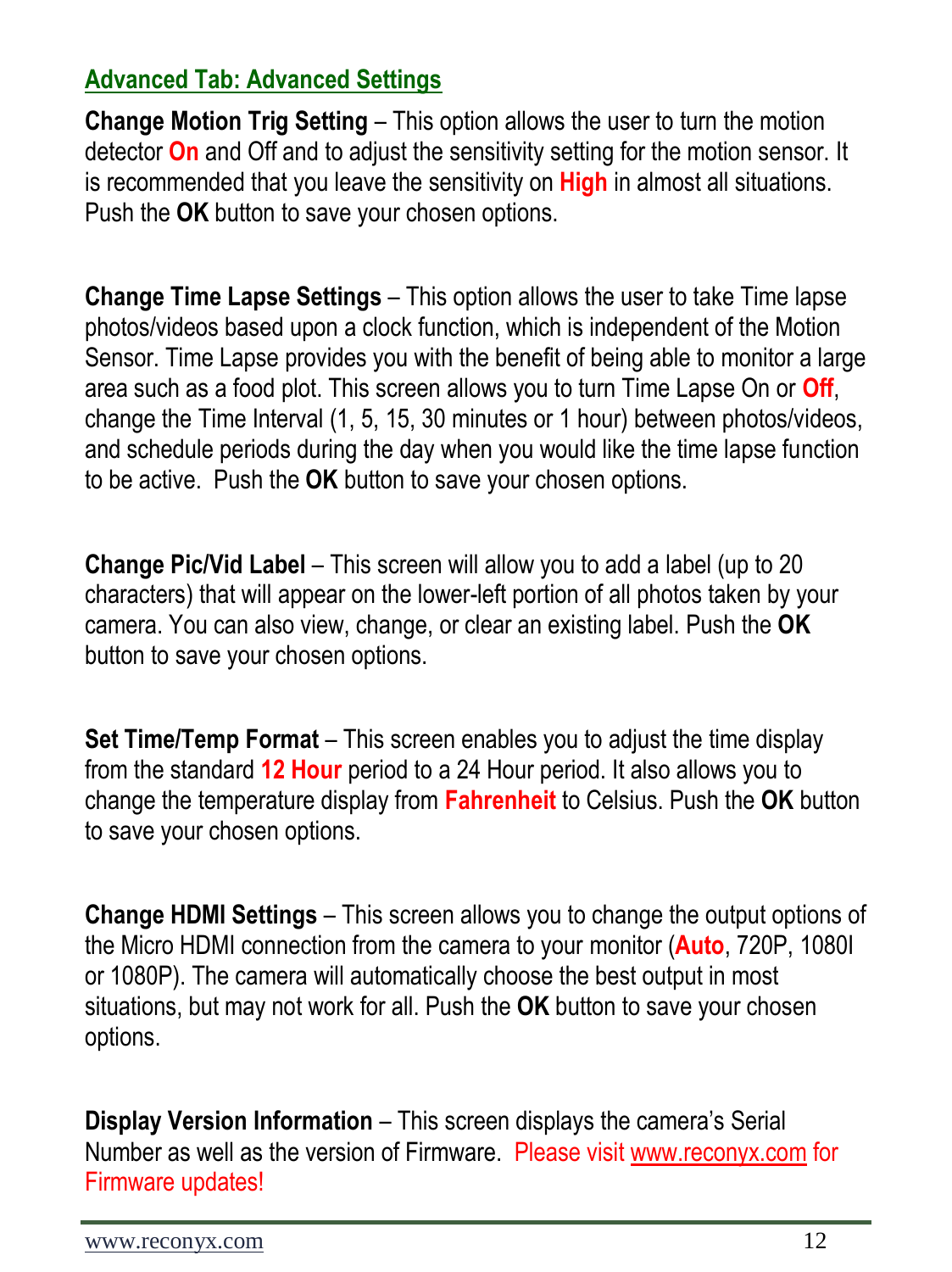## <span id="page-13-0"></span>**Mounting Your Camera**

The camera can be mounted to a tree by using the included adjustable bungee cord (shown below). Simply thread the end without the loop through the camera, then install the included bungee hook and adjust to the length needed to securely fasten the camera to the tree. For added security, a Python™ Cable Lock by MasterLock® can be threaded through the secondary hole also locking the camera latch in place.

Visit our websit[e www.reconyx.com](http://www.reconyx.com/) for other options for mounting and securing your camera.



#### *Mounting Camera with Adjustable Bungee Cord (included)*

We recommend that you mount your camera at a height of approximately 4 feet. This height is optimal for detecting animals in the field of view of the camera as well as for accessing the camera's card, batteries, and controls.

- *NOTE***:** It is highly recommended that you use a theft deterrent device such as a Security Enclosure and a lock to help secure your camera against possible theft when it is in the field.
- *TIP: Be sure to enable the Codeloc™ feature on your camera for additional security.*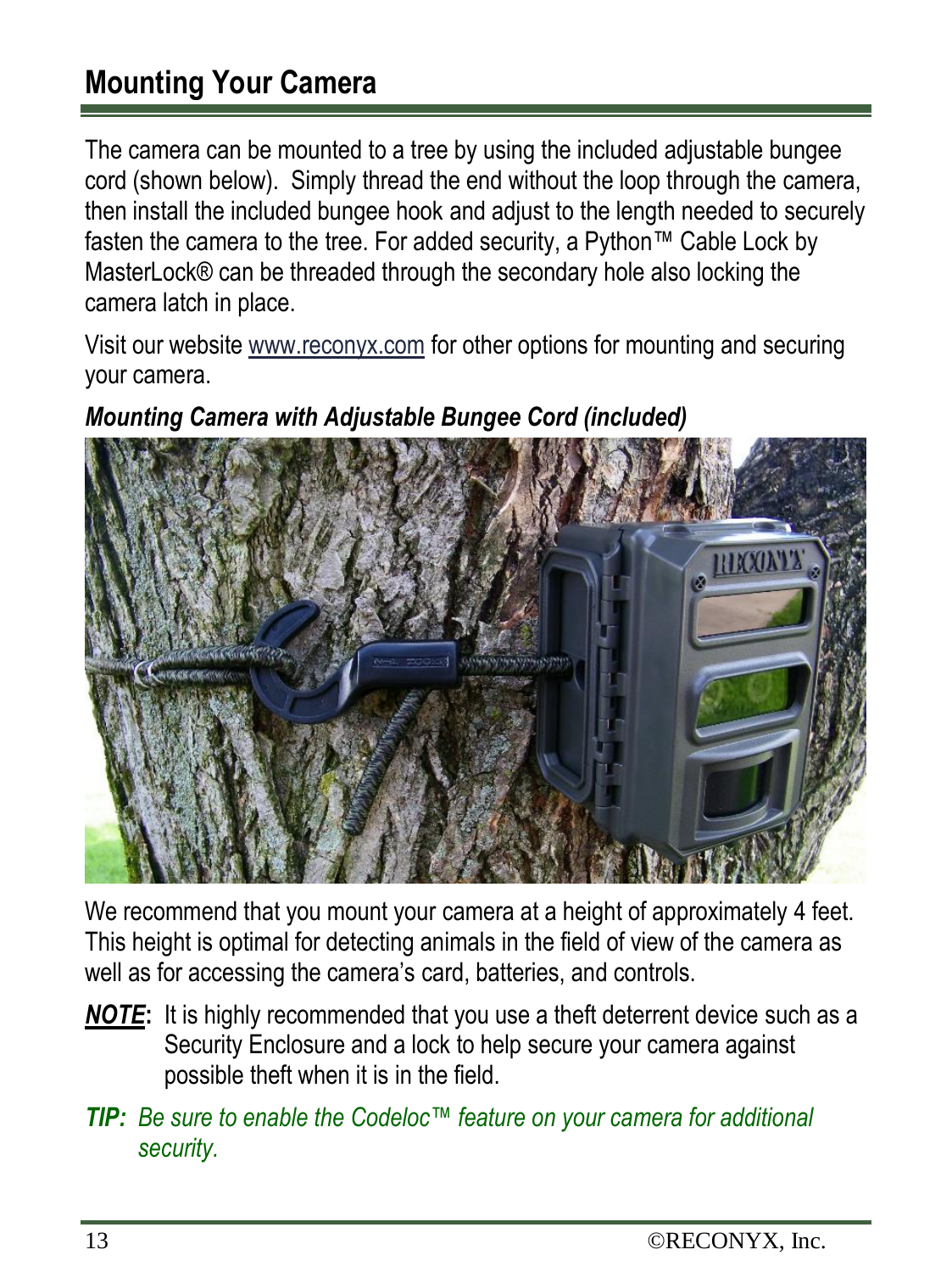## <span id="page-14-0"></span>**Aiming Your Camera**

#### **PIR Motion Detector**

The Passive Infrared Motion Detector on your UltraFire™ camera is precisely aligned with the camera lens to give you the best chance of capturing subjects that come into the field of view of the camera, while not capturing pictures of anything that is not in the view of the camera.

The motion detector can detect movement up to 100 feet (30.5m) away. However, the detection range is dependent on the temperature of the source in relation to the ambient air temperature.

The UltraFire™ Motion Detector consists of two horizontal detection bands (shown in red). Each band is divided into six sections resulting in 12 detection zones.



#### **For the camera to trigger two things need to happen:**

- 1) An object with a temperature different from the background temperature must be present within the field of view of the motion detector (shown in red). (i.e. something warmer or colder than the ambient temperature).
- 2) That object (i.e. something with a different temperature) must either: enter, leave, or cross between any of the 12 motion detection zones. Movement across the black lines between the zones is what triggers the camera.
- *NOTE***:** In the photo above the deer to the far right and the deer in the middle would each trigger the camera. The deer to the far left would not trigger the camera since it is above the top detection band.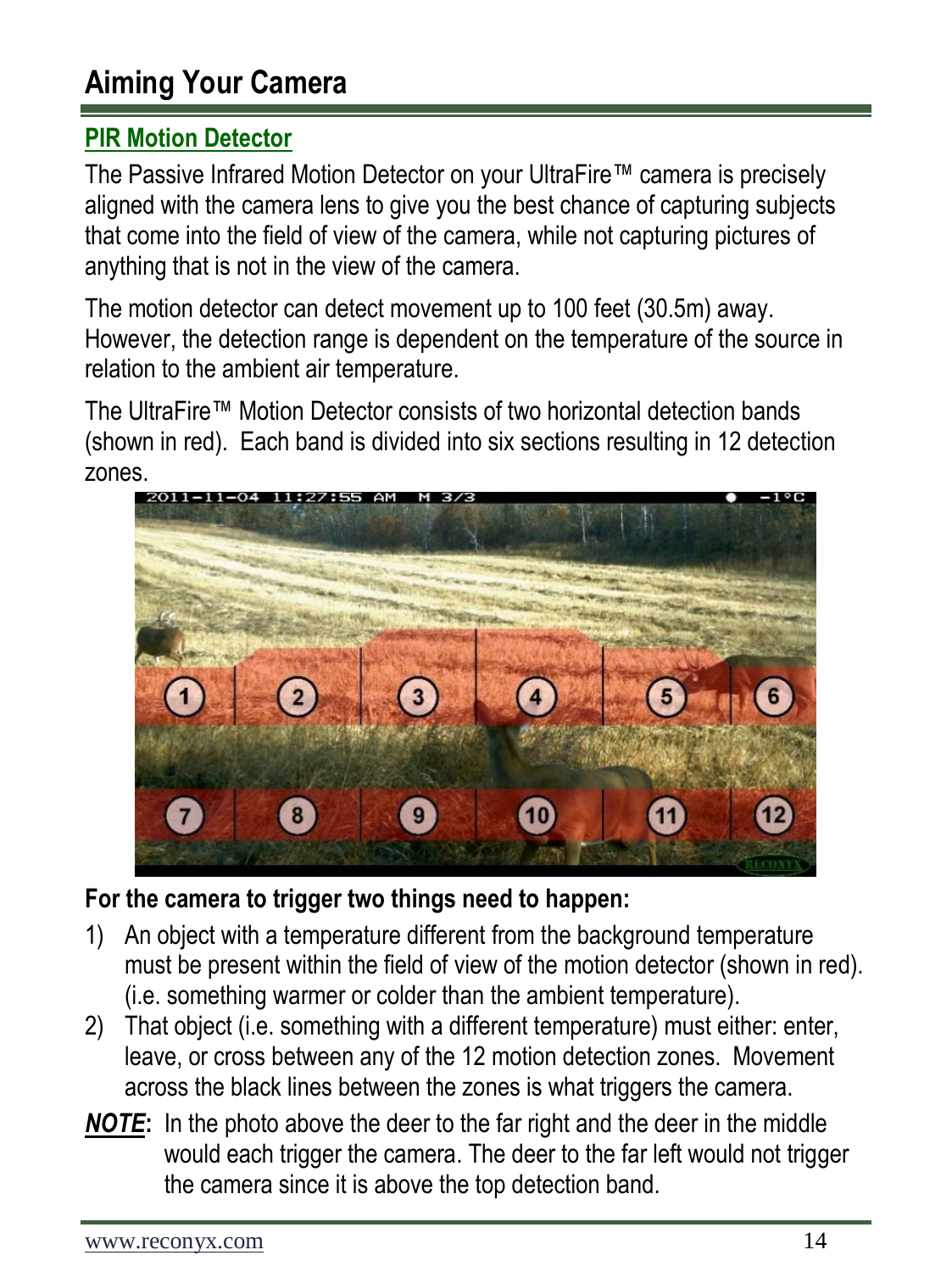### **Motion Sensor Test Mode**

Learning to use the WalkTest mode is critical to being as successful as possible with your RECONYX® camera. The WalkTest mode allows you to precisely determine your camera's active motion detection zones – ensuring your camera is aimed exactly where you want to capture animal activity.

1) Secure the camera to a tree or other object aiming the camera toward where you want it to capture pictures.

#### PIR MOTION DETECTOR COVERAGE AREA



- 2) Put camera in **Motion Sensor Test** mode, and close the camera.
- 3) Walk in front of the camera where you expect to capture pictures. Every time the red WalkTest light blinks it indicates that a motion event is taking place. If the WalkTest light does not blink where you expect it to, adjust the aim or location of the camera.
- 4) If possible, set up the camera so that no large trees or objects are in the main field of view of the camera, as they can adversely affect motion detection as well as night time flash range.
- *NOTE:* All RECONYX™ cameras will self-arm from the WalkTest mode after a two minute period during which it does not detect any motion events.
- *TIP:* When setting the camera up it's best to position the camera so it is not in *the normal line of sight for the subject you are trying to capture photos of so it is not visibly detected. If possible set the camera up behind or perpendicular to the normal direction of travel.*

*Be sure to use the Motion Sensor Test mode to be sure the camera is aimed correctly.*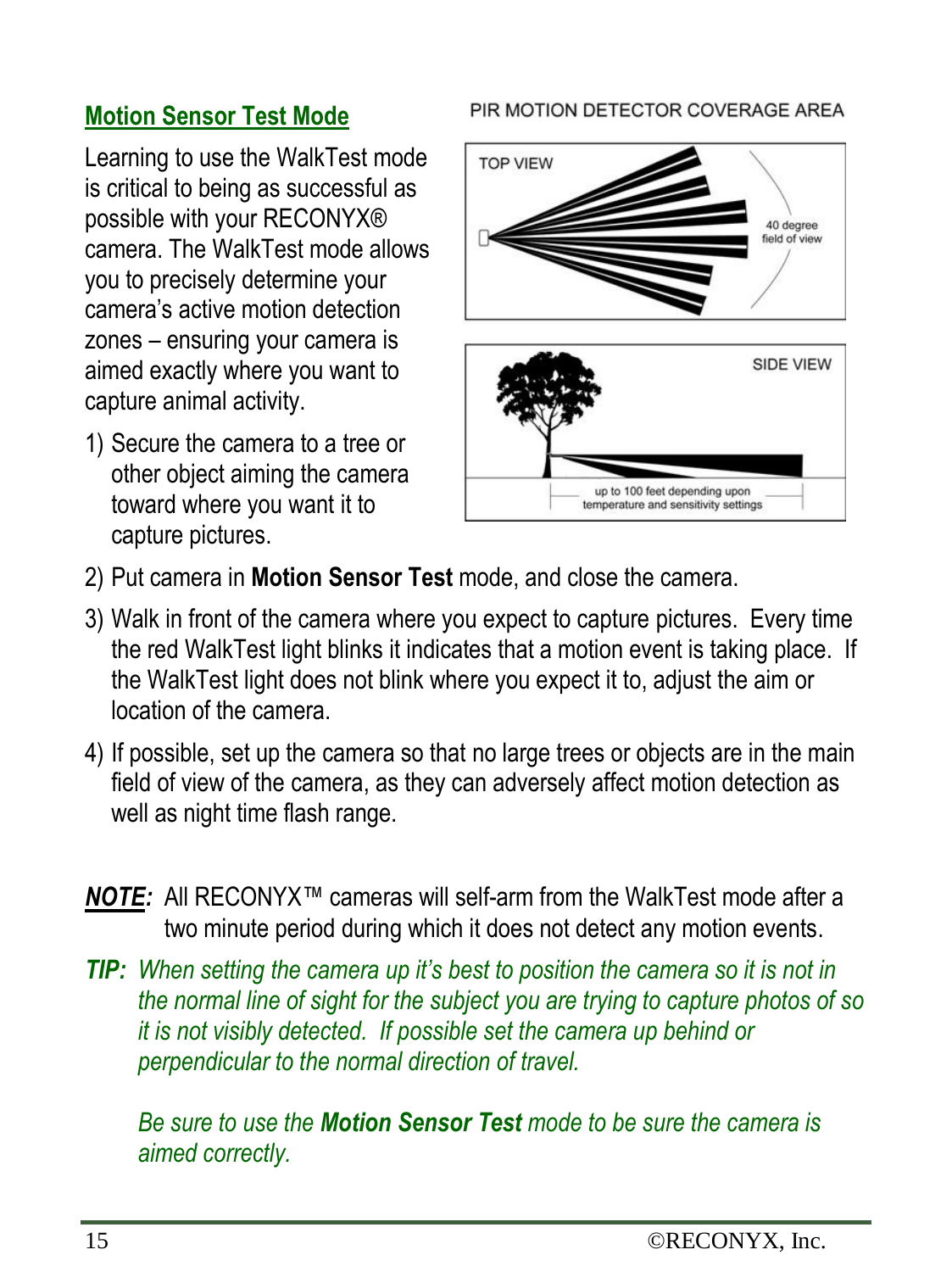## <span id="page-16-0"></span>**Image Data Information**

Your RECONYX® UltraFire™ camera stores Image Data along in every picture it takes. Some of this information is displayed on the Image Data bands above and below the image.



**BOTTOM DATA BAND** 

#### **ULTRAFIRE XR6**

PROGRAMABLE USER LABEL



- An **M** or **T** in the top data band indicates a "motion" or "time-lapse" event.
- "**1/3**" indicates the first in a sequence of three pictures for that event.
- Moon Phases displayed include:  $\bigcirc$  (new moon),  $\bigcirc$  (waxing crescent),  $\bigcirc$ (first quarter),  $\square$  (waxing gibbous),  $\square$  (full moon),  $\square$  (waning gibbous),  $\square$ (last quarter), and  $\bullet$  (waning crescent).
- $\bullet$  The "Illumination"  $\blacksquare$  indicator appears in the Image Data bands when the illuminator (flash) is used.

#### *TIP: There is additional image data accessible using BuckViewTM; including camera serial number, firmware version, battery voltage, and much more.*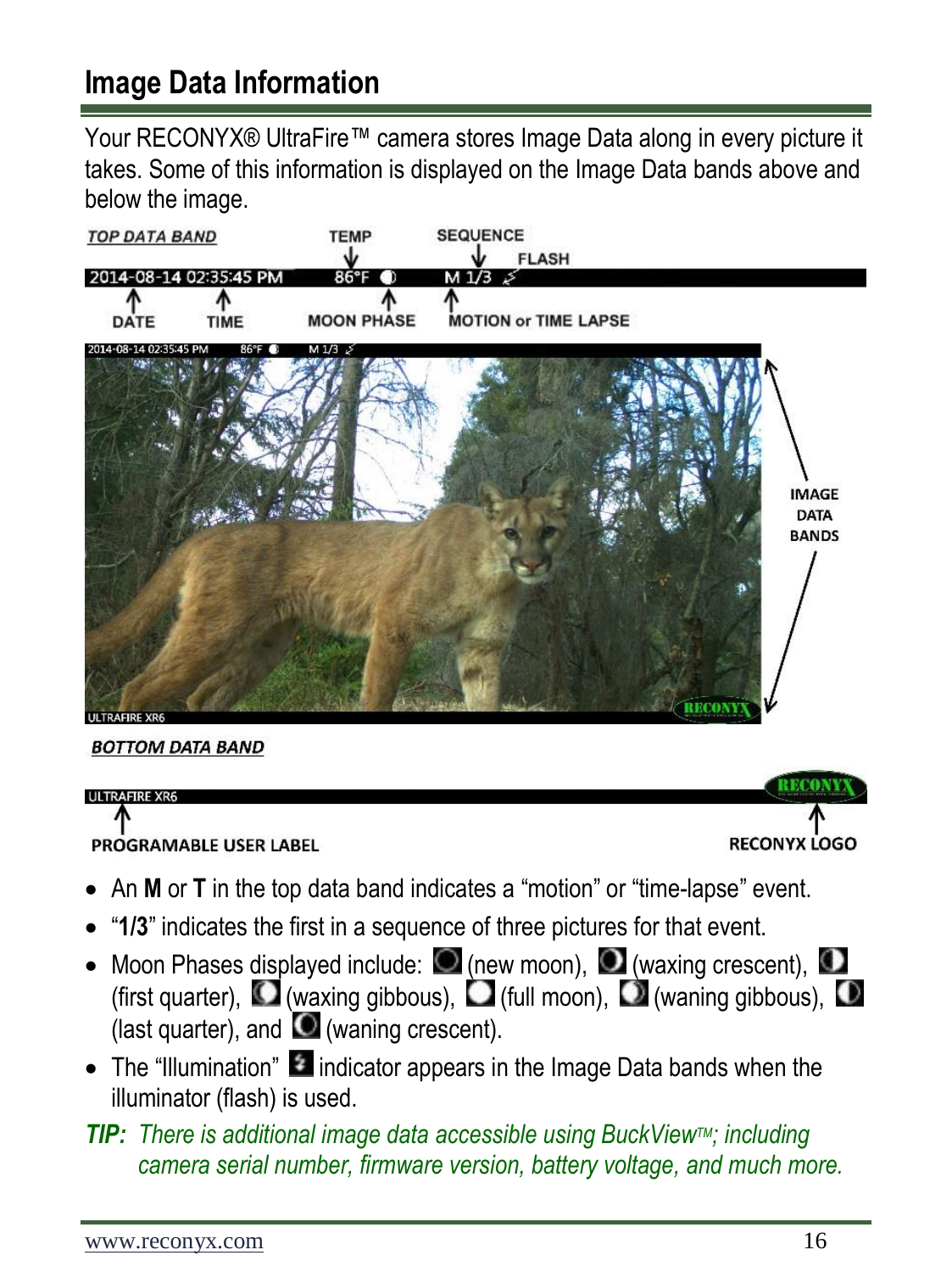## <span id="page-17-0"></span>**Troubleshooting**

For answers to questions about your RECONYX™ UltraFire™ camera that you cannot find in this *Instruction Manual*, please contact RECONYX™ Technical Support at [support@reconyx.com](mailto:support@reconyx.com) or call 1-866-493-6064.

#### **Firmware Updates**

You should also periodically check the RECONYX® web site for firmware updates for your camera. We periodically release firmware updates with new features and/or performance enhancements. Updating firmware on the UltraFire™ Series cameras takes just a few minutes and is well worth the effort to ensure your camera is performing at the highest level possible.

### **Limited Night Time Range**

If your nighttime range is less than expected, check to be sure your batteries are new or fully charged. NiMH rechargeable batteries or Energizer® 1.5V AA Ultimate Lithium™ batteries are the only power source approved for RECONYX® cameras. Alkaline batteries cannot deliver enough amperage to power the illuminator consistently at night and are not recommended.

The physical camera setup is also important in getting good nighttime images. If you aim the camera out over an open field where there is nothing within range to reflect the Infrared energy back toward the camera, the images will appear very dark (like shining a flashlight into the night sky). The best nighttime images will be captured when you have a backdrop of some sort that will reflect energy back toward the camera (e.g. trees, tall grass, fence, building, hillside, etc).

### **Focus Problems**

If your images appear cloudy or out of focus*, first consider whether there was condensation or frost on the camera windows; you may wish to check your camera after a fresh snowfall to be sure the windows are not covered with snow. Next, check the windows for dirt and water spots, and gently clean them with a clean soft cloth and glass cleaner or water. Image clarity can also be adversely affected by very high temperatures, so it is a good idea to mount your camera where it will not be getting direct sunlight during the heat of the day.* 

### **False Triggers**

*If you seem to be getting false triggers (i.e. the camera is taking pictures of nothing);* first, restore your camera back to the Default settings and try your camera again. This will ensure that you are running with known settings – with the motion detector ON at HIGH sensitivity and with Time-Lapse OFF.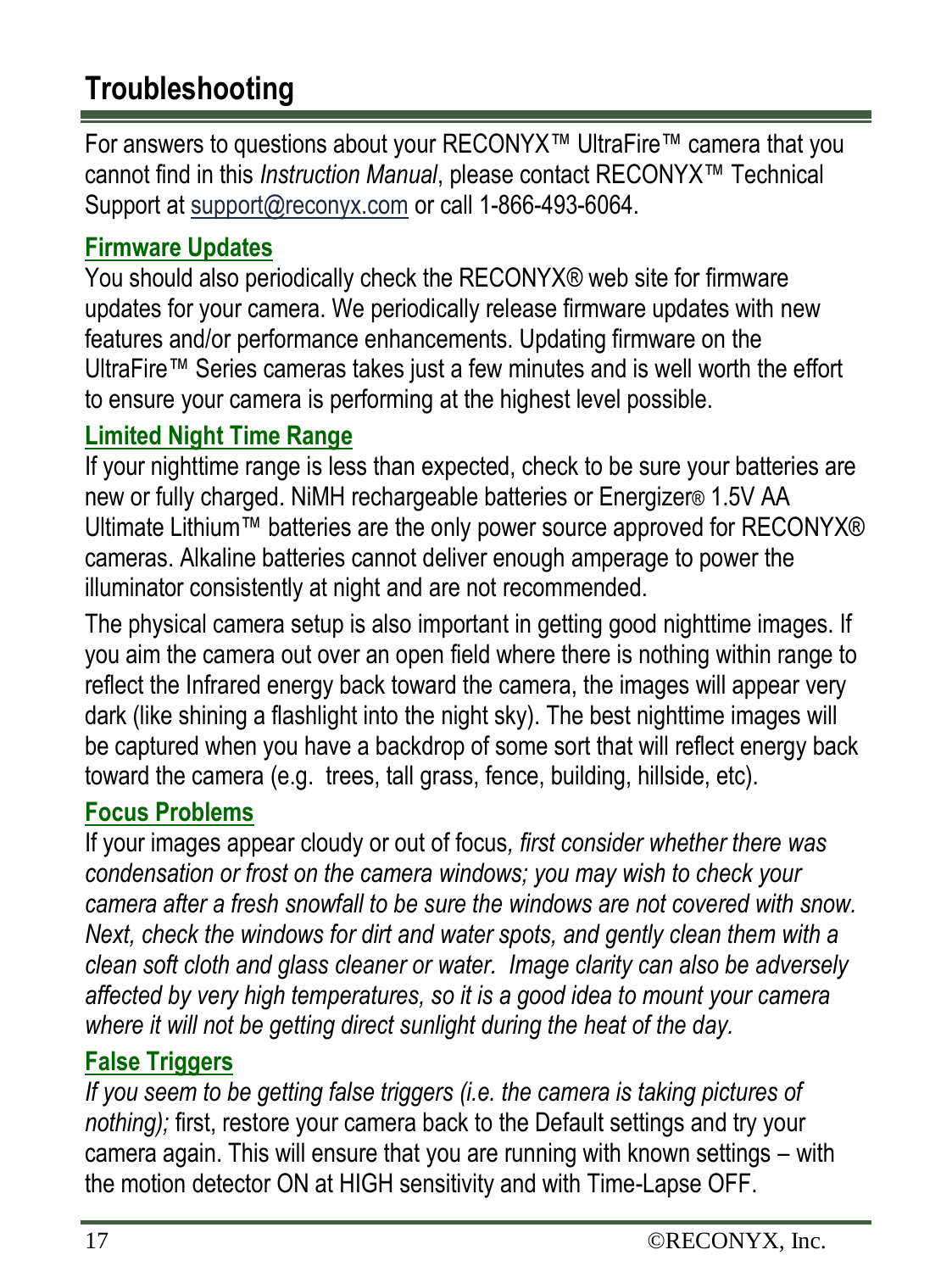If after going back to the Default settings, you still seem to be getting false triggers, check the physical setup of your camera. The sun should not be shining directly on the face of the camera, and the camera's field of view should be cleared of as much vegetation as possible. False triggers most occur most on sunny, breezy days. Vegetation will soak up the sun's energy and it will become warmer than the ambient air temperature. When the wind moves the vegetation, the camera detects this and cannot distinguish it from a warm-blooded animal moving through the scene. For this reason, careful placement and setup of your camera helps prevent false triggers.

Only as a LAST resort should you turn down your camera's motion sensitivity; this reduces your ability to detect movement of warm-blooded animals, especially during the summer.

#### **Camera Not Triggering on Animals**

First, restore the camera back to Default settings and try your camera again. This will ensure that you are running with known settings – it will set the motion detector ON at HIGH sensitivity. This is important, especially in the warmer months, because as the background temperature approaches the temperature of the animals, the strength of the signal decreases and the range goes down accordingly.

If you are still having trouble, please refer to the *"Mounting and Aiming Your Camera"* section for detailed information, as well as using the WalkTest mode. Keep in mind that most animals are not 6 feet (2 meters) tall, so when you use the WalkTest mode, do not just walk by the camera in a full upright stance. The camera may be triggering on your upper torso or head and not on your legs (where most animals are likely to be). There is an inactive zone that you need to be aware of so that you don't aim the inactive zone precisely on a trail – if you do, you will not pick up animal activity on the trail.

It is important to keep in mind that there are other factors that can also affect the ability of your camera to detect motion. Wind can have a detrimental effect. Body heat from an animal can be quickly dispersed away from the animal on a breezy day, making it more difficult for the camera to detect the animal. Also movement directly toward and away from the camera is less likely to trigger the camera than side-to-side movement. And, finally, if an animal is moving very slowly, it will sometimes not produce a strong enough signal within the sensor to trigger the camera.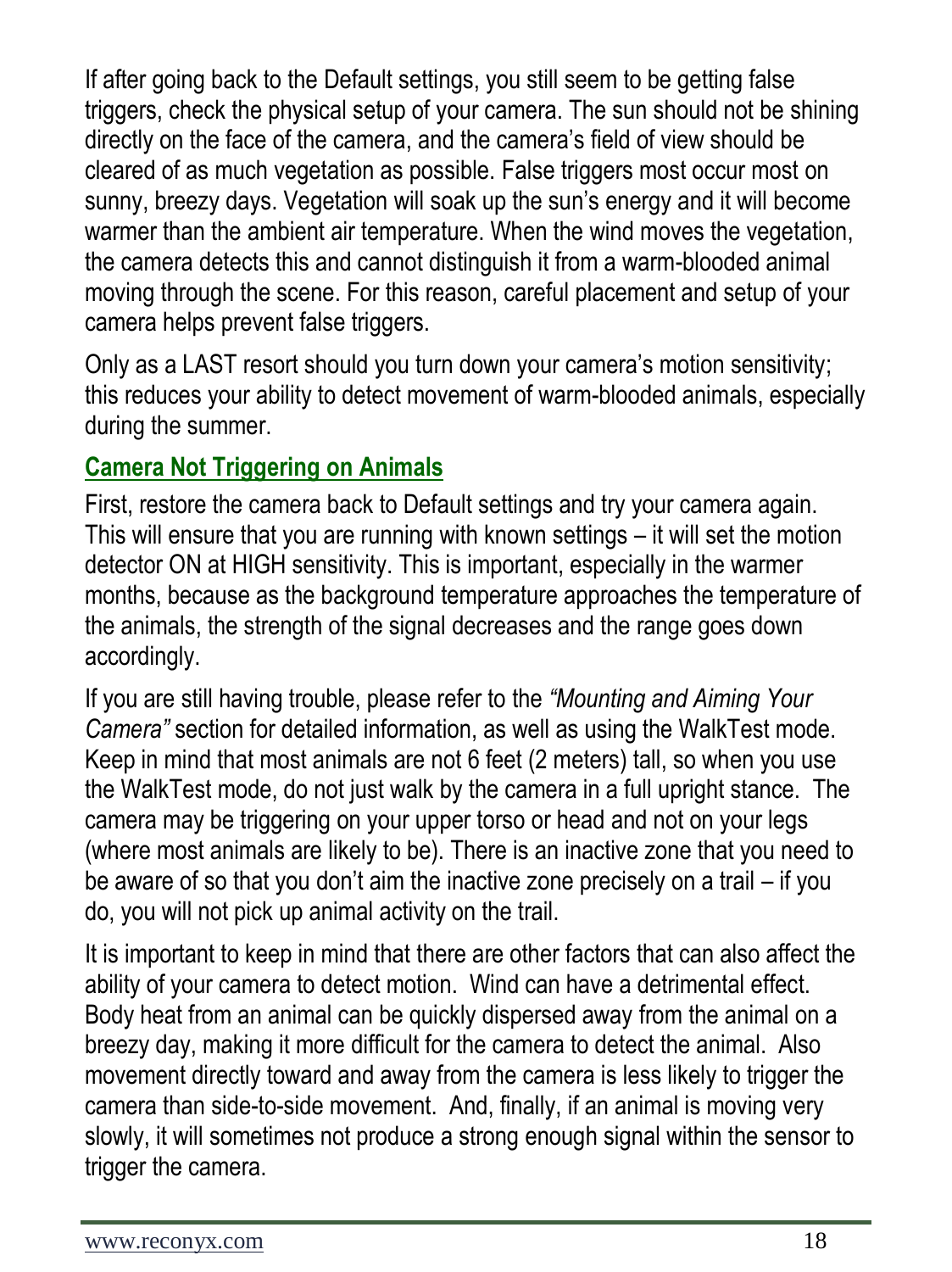#### **Memory Card Problems**

*If your camera won't start up properly and/or displays "card locked"*, first check to be sure your card is not "Locked". On most SD cards there is a switch on the side of the card. If the card is locked, you will not be able to save any photos. If the card is not locked, but this message persists, you can attempt to clean the contacts in the card holder by blowing canned air into the card slot. This will often resolve the issue.



If you have other issues, you may have to try a different brand of memory card. We have found that some of the less expensive memory cards are very slow and do not always run well (even if they are advertised as fast). RECONYX® certified memory cards are available a[t www.reconyx.com](http://www.reconyx.com/) .

### **Cold Weather Problems**

*If your camera shuts down in the cold,* it may be too cold for the batteries to operate reliably. Refer to the "Battery Specifications" section for recommended battery types. Extreme cold weather may have an adverse effect on the LCD display; this does not inhibit the camera's ability to function.

### **Battery Life Less than Expected**

NiMH batteries have decreased life in hot weather. They will run the camera, but they will have decreased run time. It is not unusual to see battery life drop off 50% or more when daytime temperatures near 90˚ Fahrenheit or higher. This will not damage your NiMH batteries; but they will discharge at a faster rate.

#### *Other Questions?*

**If you have read this manual and checked our web site, and you still need assistance, please contact our Technical Support Department at 866-493- 6064 or e-mail [support@reconyx.com.](mailto:support@reconyx.com)**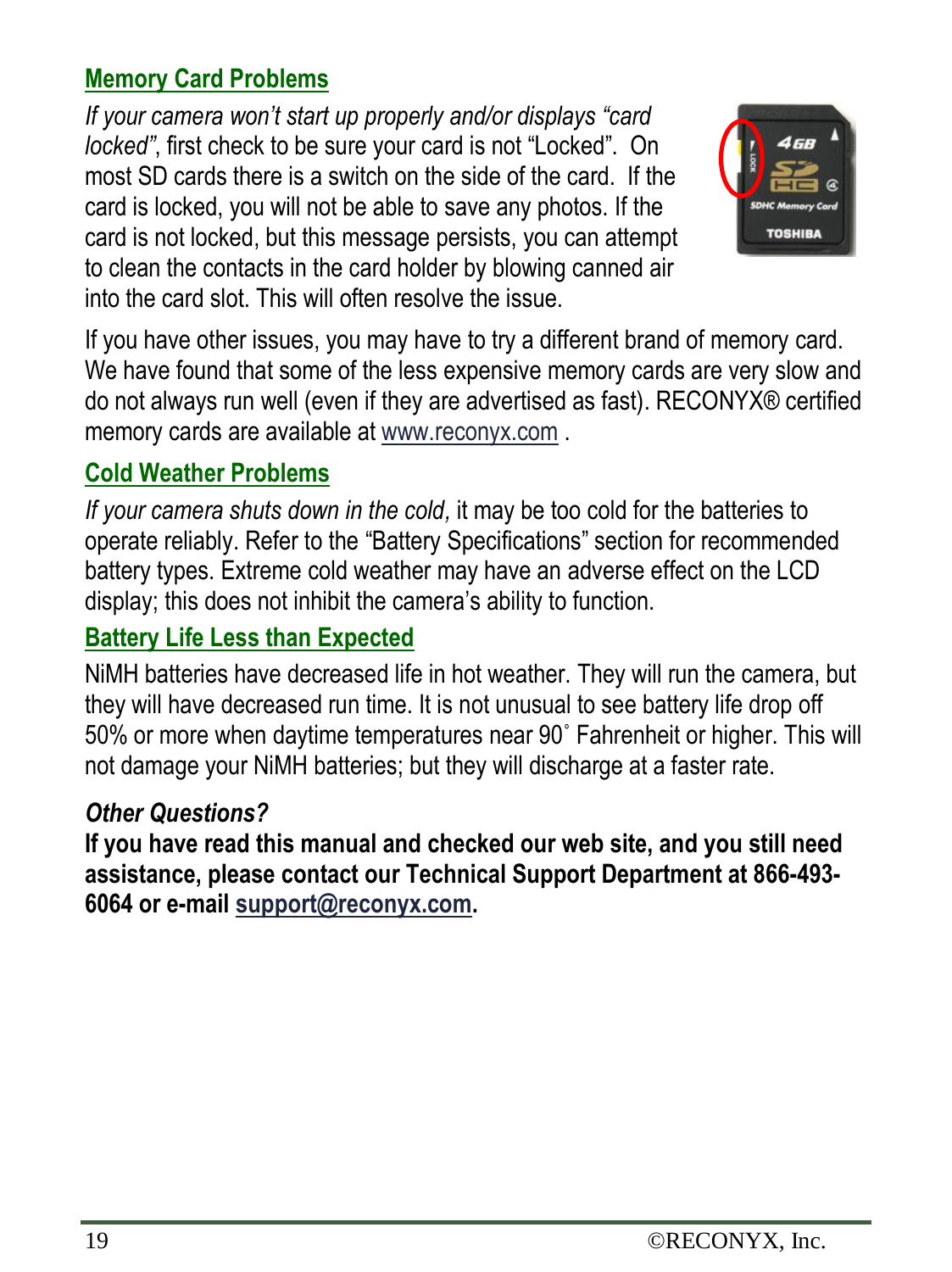## <span id="page-20-0"></span>**Warranty, FCC, CE and Safety Information**

#### **RECONYX® Limited Hardware Warranty**

RECONYX® UltraFire™ cameras are warranted against manufacturers defects in materials and workmanship for a period of two years from the date of purchase. If during this period, through normal use, the product fails due to defects in materials or workmanship, RECONYX<sup>™</sup> will either repair or replace the product at our discretion.

#### *NOTE***: There is a warranty seal on your camera; if this seal is broken or tampered with, the warranty is void.**

#### **Repair or Replacement**

Buyer must obtain a Return Authorization (RA) number from RECONYX® before returning any product(s) for repair or replacement. If RECONYX® concludes that a returned product is not defective, Buyer will be notified, the product will be returned to Buyer at Buyer's expense, and Buyer may be charged for examination and testing of the product.

This limited warranty is the sole warranty for hardware and software products offered by RECONYX® and RECONYX® shall not be liable for any amounts for said products except in compliance with this warranty.

#### **FCC CE Certification**

This device complies with part 15 of the FCC Rules. Operation is subject to the following conditions: (1) This device may not cause harmful interference, and (2) this device must accept any interference received, including interference that may cause undesired operation. The Reconyx, Inc. UltraFire Digital Trail Camera has been tested and found to comply with the emissions requirements of IEC 61000-6-3 and the immunity requirements of IEC 61000-6-1. Reconyx, Inc. UltraFire Digital Trail Camera has been tested and found to comply with the radiated interference requirements of Section 6.2 of the Industry Canada ICES-003 for Class B Information Technology Equipment (ITE).

#### **Safety Precautions**

Before using the camera, please ensure that you read and understand the following safety precautions. Always ensure that the camera is operated correctly. The safety precautions noted in this guide are intended to instruct you in the safe and correct operation of the camera and its accessories to prevent injuries or damage to yourself, other persons, and equipment.

#### **Preventing Malfunction**

#### *Avoid Strong Magnetic Fields*

Never place the camera in close proximity to electric motors or other equipment generating strong electromagnetic fields. Exposure to strong magnetic fields may cause malfunctions or corrupt image data.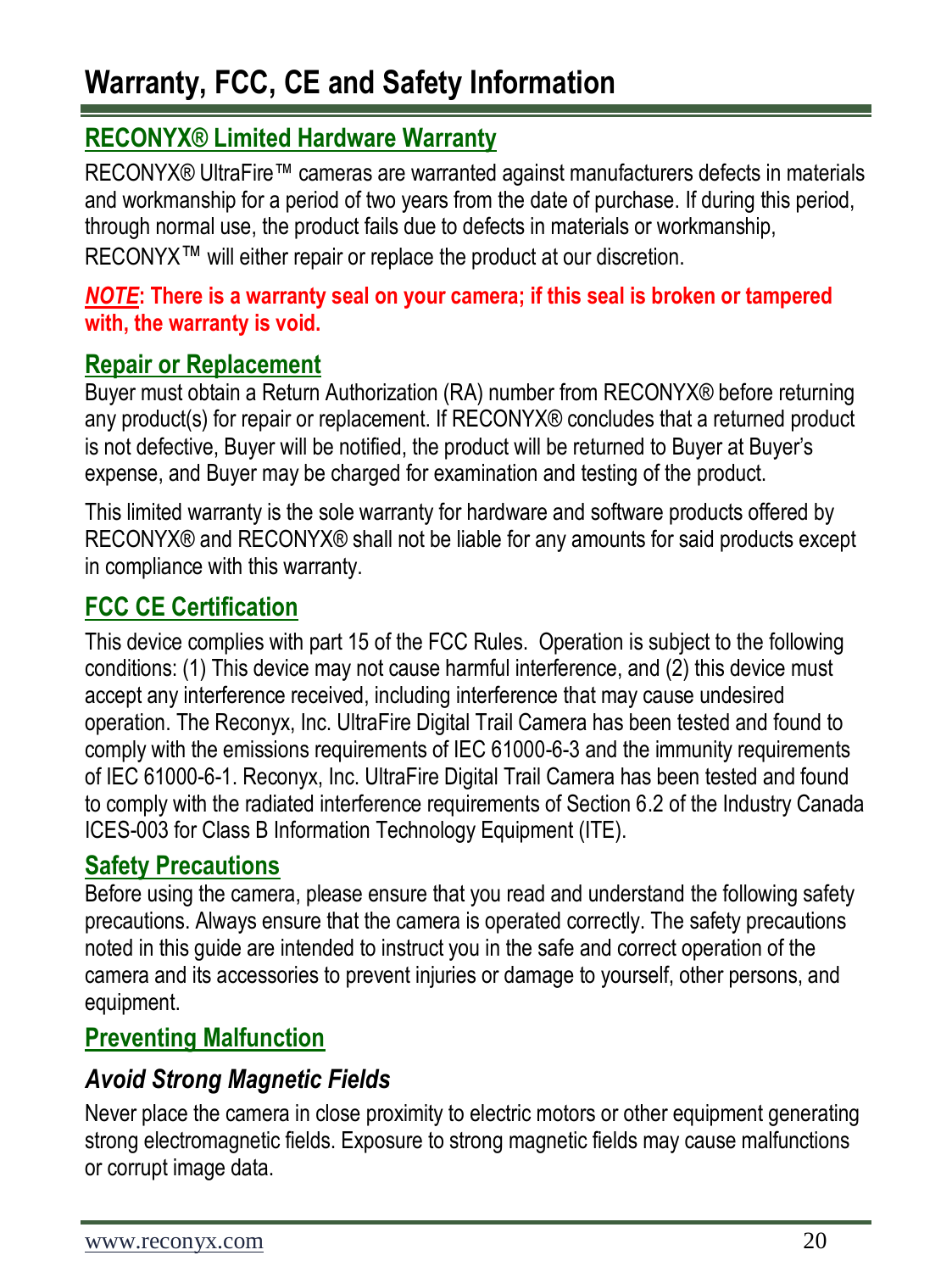### *Avoid Condensation*

Moving the camera rapidly between hot and cold temperatures may cause condensation (water droplets) to form on its external and internal surfaces. You can avoid this by placing the camera in an airtight, plastic bag and letting it adjust to temperature changes slowly before removing it from the bag.

#### *If Condensation Forms Inside the Camera*

Stop using the camera immediately if you detect condensation inside the camera. Continued use may damage the camera. Remove the memory card and batteries from the camera and wait until the moisture evaporates completely before resuming use.

#### **Warnings**

- Store this equipment out of the reach of children and infants.
- Do not allow water or other liquids to enter the interior of the camera. The interior has not been waterproofed. If the exterior comes into contact with liquids or salt air, wipe it dry with a soft, absorbent cloth. In the event that water or other foreign substances enter the interior, immediately turn the camera's power off and remove the camera batteries and memory card.
- Use of power sources not expressly recommended for this equipment may lead to overheating, fire, electrical shock, or other hazards.
- Do not short-circuit the battery terminals with metallic objects, such as key holders. It could lead to overheating, burns, and other injuries.
- Avoid using, placing, or storing the equipment in places subject to strong sunlight or high temperatures, such as the dashboard or trunk (boot) of a car. Exposure to intense sunlight and heat may cause the batteries to leak, overheat or explode, resulting in fire, burns or other injuries. High temperatures may also cause deformation of the casing.
- When using desiccant, the following precautions should be followed: Keep desiccant out of reach of children. Desiccant may cause eye or skin irritation; seek medical assistance for further treatment,
- Check your state/local laws concerning the use of this product.

#### **Maintenance and Off Season Storage**

- Clean the face of the camera as necessary to ensure the best performance. A basic glass, or anti fog optics cleaner can be applied to all of the windows and wiped away using a lint-free cloth.
- Be sure to remove the SD card and all batteries before storage. It is also recommended that you leave the camera open in a warm, dry place for a period of time to remove any existing moisture or condensation that may be present. Long term storage in a dry environment is recommended.
- **\*\*NiMH batteries will self-discharge even when not in use**. To ensure longevity, fully charge the batteries and store them in the refrigerator, as cool temperatures slow the self-discharge rate.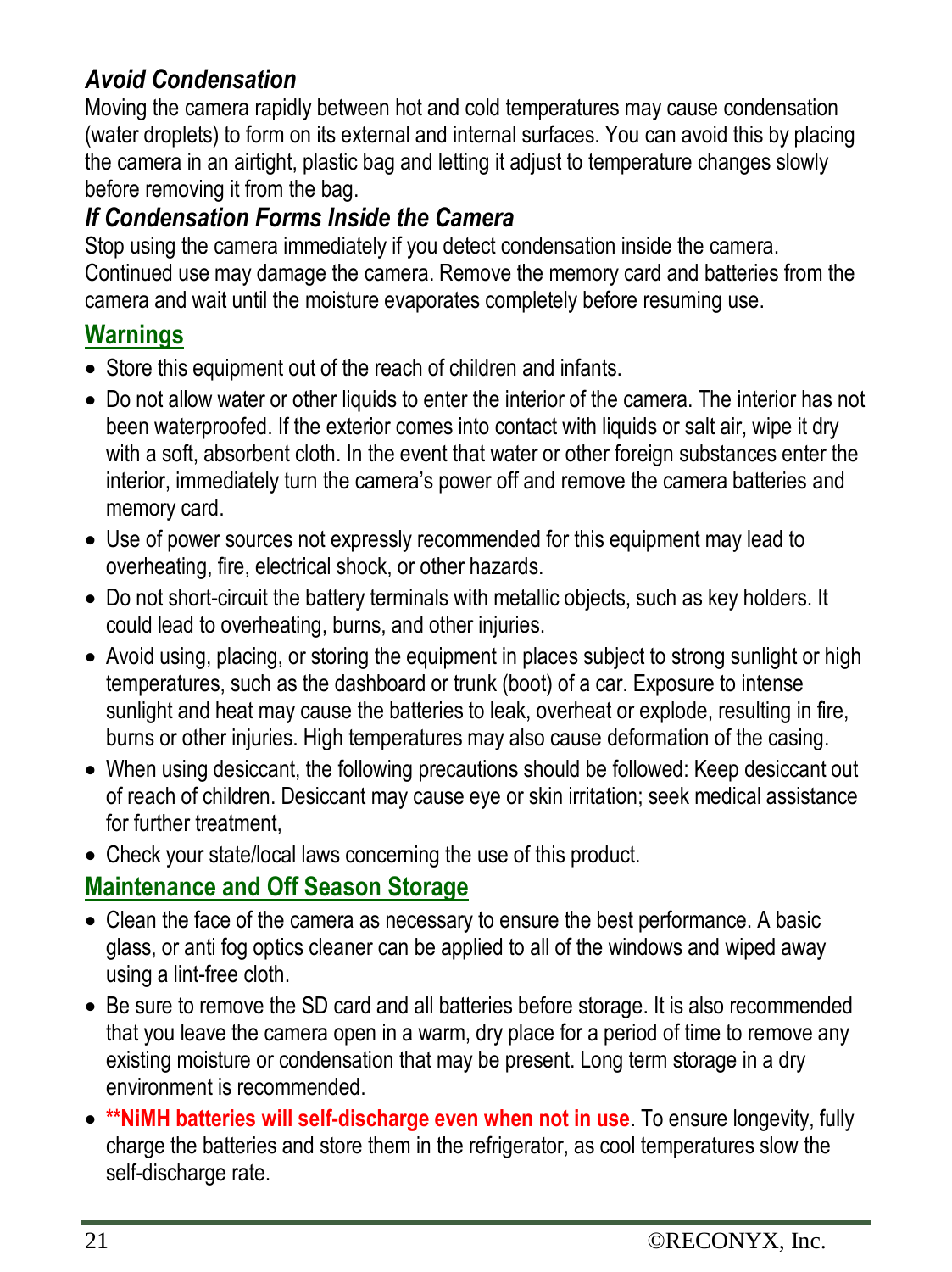## <span id="page-22-0"></span>**Your Information and Camera Warranty Registration**

### **Record Your Information**

After you have familiarized yourself with this instruction manual, your camera, and software, you should record some basic information here so that you don't lose it. It is also a good idea to keep your purchase receipt in case you would need warranty work done on your camera.

**Date Purchased:**

**Place of Purchase:**

**Camera Model:**

**Camera Serial #:**

**CodeLocTM Password:**

**www.reconyx.com Username:**

**www.reconyx.com Password:**

### **Register your Camera**

Register your camera online at **[www.reconyx.com/register](http://www.reconyx.com/register)** or by mailing the registration form below to:

#### **RECONYX, Inc. 3828 Creekside Lane Holmen, WI 54636**

| <b>RECONYX® UltraFire™ Warranty Registration</b> |     |  |      |  |  |  |
|--------------------------------------------------|-----|--|------|--|--|--|
| Name:                                            |     |  |      |  |  |  |
| Address:                                         |     |  |      |  |  |  |
| City:                                            | St: |  | Zip: |  |  |  |
| Phone:                                           |     |  |      |  |  |  |
| Email:                                           |     |  |      |  |  |  |
| <b>Camera Model:</b>                             |     |  |      |  |  |  |
| <b>Serial Number:</b>                            |     |  |      |  |  |  |
| Date Purchased:                                  |     |  |      |  |  |  |
| <b>Retailer:</b>                                 |     |  |      |  |  |  |